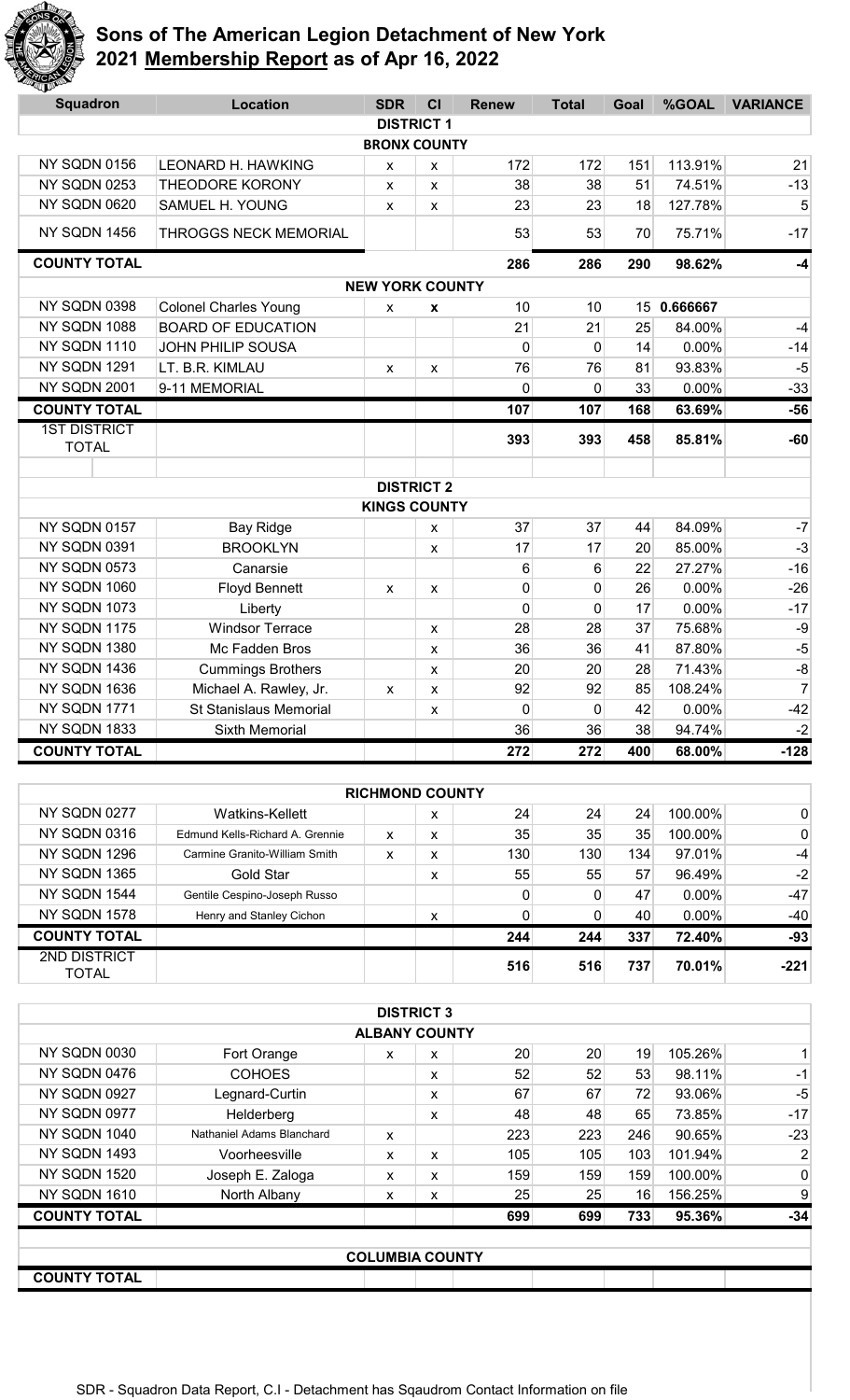

| <b>Squadron</b>                        | <b>Location</b>                          | <b>SDR</b><br><b>GREENE COUNTY</b> | C <sub>1</sub>    | <b>Renew</b> | <b>Total</b> | Goal        | %GOAL            | <b>VARIANCE</b> |
|----------------------------------------|------------------------------------------|------------------------------------|-------------------|--------------|--------------|-------------|------------------|-----------------|
| NY SQDN 0291                           | <b>GREENVILLE</b>                        |                                    |                   | 104          | 104          | 96          | 108.33%          | 8               |
| <b>COUNTY TOTAL</b>                    |                                          |                                    |                   | 104          | 104          | 96          | 108.33%          | 8               |
|                                        |                                          |                                    |                   |              |              |             |                  |                 |
|                                        |                                          | <b>RENSSELAER COUNTY</b>           |                   |              |              |             |                  |                 |
| NY SQDN 0471                           | <b>Fort Crailo</b>                       | X                                  | X                 | 12           | 12           | 14          | 85.71%           | $-2$            |
| NY SQDN 0731                           | <b>Charles Waldron</b>                   |                                    |                   | 22           | 22           | 9           |                  | 13              |
| NY SQDN 1231                           | <b>Melvin Roads</b>                      |                                    | X                 | 41           | 41           | 44          | 93.18%           | $-3$            |
| NY SQDN 1489                           | North Greenbush Memorial                 | X                                  | $\pmb{\chi}$      | 80           | 80           | 78          | 102.56%          | $\overline{2}$  |
| NY SQDN 1683                           | Gerald O'Neil                            |                                    | X                 | 62           | 62           | 87          | 71.26%           | $-25$           |
| <b>COUNTY TOTAL</b>                    |                                          |                                    |                   | 217          | 217          | 232         | 93.53%           | $-15$           |
|                                        |                                          |                                    |                   |              |              |             |                  |                 |
|                                        |                                          | <b>SCHOHARIE COUNTY</b>            |                   |              |              |             |                  |                 |
| NY SQDN 0248                           | <b>Timothy Murphy</b>                    | 0                                  |                   | 17           | 17           | 16          | 106.25%          | 1               |
| <b>COUNTY TOTAL</b>                    |                                          | $\mathbf{0}$                       |                   | 17           | 17           | 16          | 106.25%          | 1               |
|                                        |                                          |                                    |                   |              |              |             |                  |                 |
|                                        |                                          | <b>ULSTER COUNTY</b>               |                   |              |              |             |                  |                 |
| NY SQDN 0072                           | Lamouree-Hackett                         | X                                  | $\pmb{\chi}$      | 67           | 67           | 79          | 84.81%           | $-12$           |
| NY SQDN 0111                           | Cook-Taylor                              |                                    | $\pmb{\chi}$      | 27           | 27           | 35          | 77.14%           | -8              |
| NY SQDN 0124                           | The Viebey-Sutton                        |                                    |                   | 0            | $\Omega$     | $\mathbf 0$ |                  | $\mathbf 0$     |
| NY SQDN 0150                           | Kingston                                 | $\pmb{\chi}$                       | X                 | 37           | 37           | 71          | 52.11%           | $-34$           |
| NY SQDN 0950                           | Phoenicia                                |                                    | $\pmb{\chi}$      | 40           | 40           | 53          | 75.47%           | $-13$           |
| NY SQDN 1026                           | Woodstock                                |                                    | X                 | 55           | 55           | 54          | 101.85%          | 1               |
| NY SQDN 1219                           | Rosendale-Tillson                        | $\pmb{\chi}$                       |                   | 41           | 41           | 84          | 48.81%           | $-43$           |
| NY SQDN 1748                           | Town Of Ulster                           |                                    |                   | 33           | 33           | 34          | 97.06%           | $-1$            |
| <b>COUNTY TOTAL</b><br>ו טורו טוע ערוט |                                          |                                    |                   | 300          | 300          | 410         | 73.17%           | $-110$          |
| <b>TOTAL</b>                           |                                          |                                    |                   | 1337         | 1337         | 1487        | 89.91%           | $-150$          |
|                                        |                                          | <b>DISTRICT 4</b>                  |                   |              |              |             |                  |                 |
|                                        |                                          | <b>CLINTON COUNTY</b>              |                   |              |              |             |                  |                 |
| NY SQDN 0020                           | Plattsburgh                              |                                    | X                 | 26           | 26           | 32          | 81.25%           | $-6$            |
| NY SQDN 0504                           | Medos A. Nelson                          | X                                  | X                 | 31           | 31           | 37          | 83.78%           | $-6$            |
| NY SQDN 0912                           | Montgomery                               | X                                  | X                 | 59           | 59           | 83          | 71.08%           | $-24$           |
| NY SQDN 1618                           | Saranac                                  |                                    | $\pmb{\chi}$      | 73           | 73           | 69          | 105.80%          | 4               |
| NY SQDN 1619                           | <b>Fountain Brothers</b>                 | X                                  | $\pmb{\chi}$      | 166          | 166          | 161         | 103.11%          | 5               |
| <b>COUNTY TOTAL</b>                    |                                          |                                    |                   | 355          | 355          | 382         | 92.93%           | $-27$           |
|                                        |                                          |                                    |                   |              |              |             |                  |                 |
|                                        |                                          | <b>ESSEX COUNTY</b>                |                   |              |              |             |                  |                 |
| NY SQDN 0224                           | Ticonderoga                              |                                    |                   | 31           | 31           | 11          | 281.82%          | 20              |
| NY SQDN 0326                           | Lake Placid                              |                                    |                   | 32           | 32           | 36          | 88.89%           | $-4$            |
| <b>COUNTY TOTAL</b>                    |                                          |                                    |                   | 63           | 63           | 47          | 134.04%          | 16              |
|                                        |                                          |                                    |                   |              |              |             |                  |                 |
|                                        |                                          | <b>FRANKLIN COUNTY</b>             |                   |              |              |             |                  |                 |
| NY SQDN 0219                           | Malone                                   | X                                  | X                 | 146          | 146          | 164         | 89.02%           | $-18$           |
| NY SQDN 0447<br>NY SQDN 0875           | Saranac Lake                             |                                    | $\pmb{\chi}$      | 78           | 78           | 100         | 78.00%           | $-22$           |
| NY SQDN 0939                           | John E. Harrica<br><b>Brushton-Moira</b> |                                    | $\pmb{\chi}$      | 21<br>64     | 21<br>64     | 29<br>71    | 72.41%<br>90.14% | $-8$<br>$-7$    |
| NY SQDN 1479                           | Andrew W. Cook                           | $\boldsymbol{\mathsf{X}}$          | X<br>$\pmb{\chi}$ | 45           | 45           | 81          | 55.56%           | $-36$           |
| <b>COUNTY TOTAL</b>                    |                                          |                                    |                   | 354          | 354          | 445         | 79.55%           | $-91$           |
|                                        |                                          |                                    |                   |              |              |             |                  |                 |
|                                        |                                          | <b>FULTON COUNTY</b>               |                   |              |              |             |                  |                 |
| NY SQDN 0137                           | Harold Wilmot                            | x                                  | $\pmb{\chi}$      | 19           | 19           | 19          | 100.00%          | $\mathbf 0$     |
| NY SQDN 0337                           | Robert Lee Walsh                         |                                    | X                 | 200          | 200          | 213         | 93.90%           | $-13$           |
| <b>COUNTY TOTAL</b>                    |                                          |                                    |                   | 219          | 219          | 232         | 94.40%           | $-13$           |
|                                        |                                          |                                    |                   |              |              |             |                  |                 |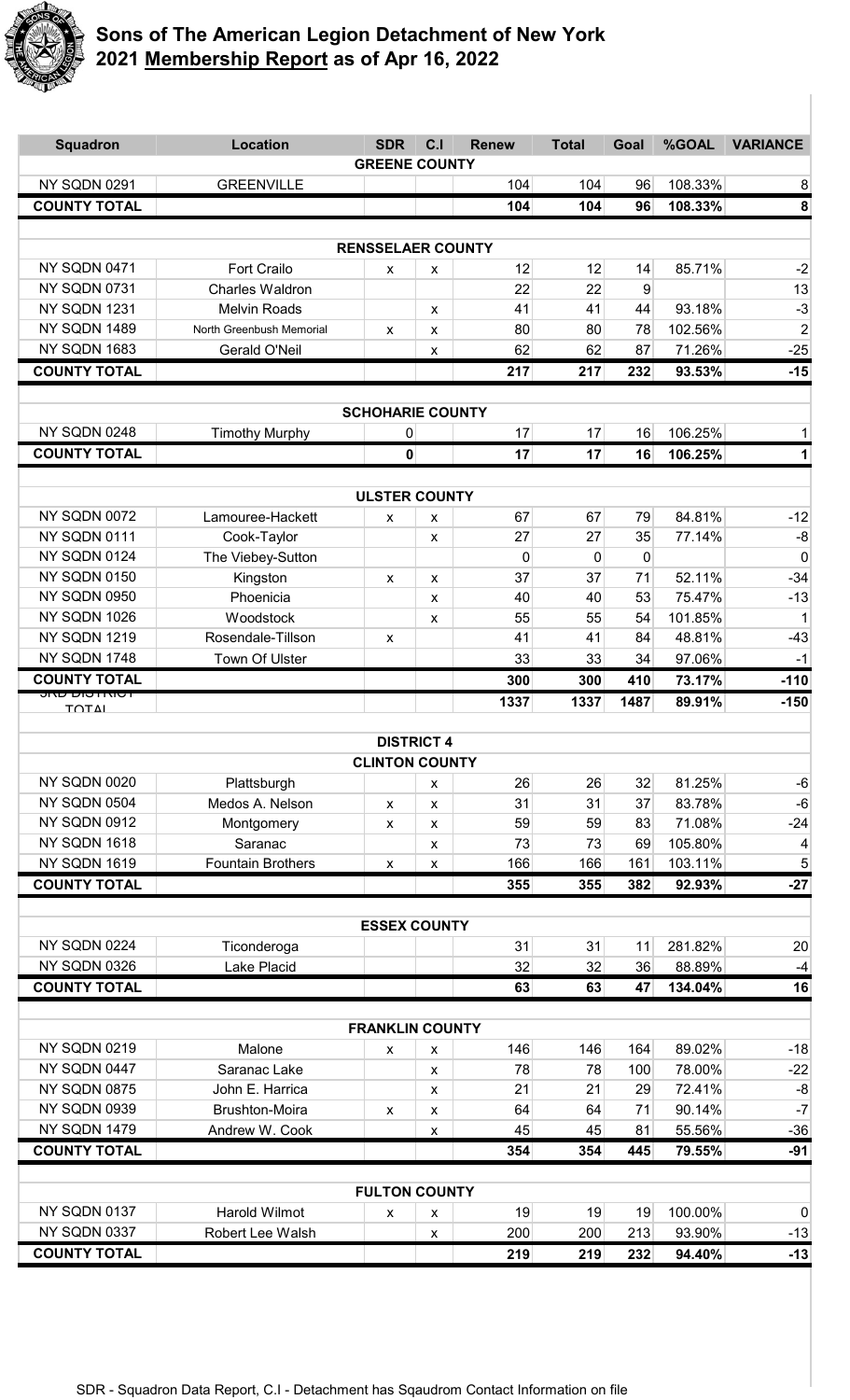

| <b>Squadron</b>                     | <b>Location</b>      | <b>SDR</b>                   | C <sub>1</sub> | <b>Renew</b> | <b>Total</b>   | Goal | %GOAL   | <b>VARIANCE</b> |
|-------------------------------------|----------------------|------------------------------|----------------|--------------|----------------|------|---------|-----------------|
|                                     |                      | <b>MONTGOMERY COUNTY</b>     |                |              |                |      |         |                 |
| NY SQDN 0554                        | <b>Fort Plain</b>    |                              | X              | 29           | 29             | 38   | 76.32%  | $-9$            |
| NY SQDN 0701                        | John Wyszomirski     | $\pmb{\mathsf{X}}$           | X              | 120          | 120            | 119  | 100.84% | 1               |
| <b>COUNTY TOTAL</b>                 |                      |                              |                | 149          | 149            | 157  | 94.90%  | -8              |
|                                     |                      |                              |                |              |                |      |         |                 |
|                                     |                      | <b>SAINT LAWRENCE COUNTY</b> |                |              |                |      |         |                 |
| NY SQDN 0065                        | James Maloy          | X                            | x              | 66           | 66             | 81   | 81.48%  | $-15$           |
| NY SQDN 0068                        | Clark-Robinson       | X                            | X              | 53           | 53             | 51   | 103.92% | $\overline{2}$  |
| NY SQDN 0079                        | Massena              |                              | X              | 46           | 46             | 58   | 79.31%  | $-12$           |
| NY SQDN 0420                        | Champion-Hobkirk     |                              |                | 80           | 80             | 85   | 94.12%  | $-5$            |
| NY SQDN 0514                        | Daniel L. Crowley    |                              | X              | 22           | 22             | 36   | 61.11%  | $-14$           |
| NY SQDN 1539                        | Mervin Eno           |                              | X              | 94           | 94             | 81   | 116.05% | 13              |
| <b>COUNTY TOTAL</b>                 |                      |                              |                | 361          | 361            | 392  | 92.09%  | $-31$           |
|                                     |                      | <b>SARATOGA COUNTY</b>       |                |              |                |      |         |                 |
| NY SQDN 0070                        | Adirondack           |                              | X              | 40           | 40             | 58   | 68.97%  | $-18$           |
| NY SQDN 0091                        | Lieut Fred H. Clark  | <b>X</b>                     | X              | 76           | 76             | 69   | 110.14% | $\overline{7}$  |
| NY SQDN 0234                        | <b>Henry Cornell</b> | x                            | X              | 54           | 54             | 71   | 76.06%  | $-17$           |
| NY SQDN 0278                        | Old Saratoga         |                              |                | 23           | 23             | 29   | 79.31%  | $-6$            |
| NY SQDN 0490                        | Earl J. Manning      | X                            | X              | 181          | 181            | 162  | 111.73% | 19              |
| NY SQDN 0533                        | Horace D. Washburn   |                              | X              | 30           | 30             | 28   | 107.14% | $\overline{c}$  |
| NY SQDN 1450                        | Mohawk               | X                            | X              | 281          | 281            | 278  | 101.08% | 3               |
| NY SQDN 1644                        | Henry F. Lefko       |                              | X              | 55           | 55             | 69   | 79.71%  | $-14$           |
| <b>COUNTY TOTAL</b>                 |                      |                              |                | 740          | 740            | 764  | 96.86%  | $-24$           |
|                                     |                      |                              |                |              |                |      |         |                 |
|                                     |                      | <b>SCHENECTADY COUNTY</b>    |                |              |                |      |         |                 |
| NY SQDN 0021                        | <b>SCHENECTADY</b>   | x                            | X              | 24           | 24             | 21   | 114.29% | 3               |
| <b>COUNTY TOTAL</b>                 |                      |                              |                | 24           | 24             | 21   | 114.29% | $\mathbf{3}$    |
|                                     |                      | <b>WARREN COUNTY</b>         |                |              |                |      |         |                 |
| NY SQDN 0374                        | Lake George          | x                            | x              | 45           | 45             | 52   | 86.54%  | $-7$            |
| NY SQDN 0446                        | Warrensburg          |                              | X              | $\mathbf{0}$ | $\Omega$       | 24   | 0.00%   | $-24$           |
| NY SQDN 0862                        | William J. Varney    | $\pmb{\chi}$                 | X              | 51           | 51             | 63   | 80.95%  | $-12$           |
| NY SQDN 0964                        | Chestertown          |                              |                | 8            | 8              | 10   | 80.00%  | $-2$            |
| NY SQDN 0233                        | <b>Glens Falls</b>   |                              |                | 0            | $\overline{0}$ | 0    |         | $\mathbf 0$     |
| <b>COUNTY TOTAL</b>                 |                      |                              |                | 104          | 104            | 149  | 63.69%  | $-45$           |
|                                     |                      |                              |                |              |                |      |         |                 |
|                                     |                      | <b>WASHINGTON COUNTY</b>     |                |              |                |      |         |                 |
| NY SQDN 0083                        | Whitehall            |                              | X              | 105          | 105            | 105  | 100.00% | 0               |
| NY SQDN 0323                        | Granville            |                              | X              | 26           | 26             | 23   | 113.04% | $\frac{3}{7}$   |
| NY SQDN 0515                        | Liberty              |                              |                | 66           | 66             | 59   | 111.86% |                 |
| NY SQDN 0574                        | <b>Hudson Falls</b>  |                              | X              | 167          | 167            | 176  | 94.89%  | -9              |
| NY SQDN 0634                        | Captain Maxson       |                              |                | 47           | 47             | 62   | 75.81%  | $-15$           |
| NY SQDN 1133                        | Fort Edward          |                              |                | 56           | 56             | 56   | 100.00% | $\mathbf 0$     |
| <b>COUNTY TOTAL</b>                 |                      |                              |                | 467          | 467            | 481  | 97.09%  | $-14$           |
| <b>4TH DISTRICT</b><br><b>TOTAL</b> |                      |                              |                | 2836         | 2836           | 3070 | 92.38%  | $-234$          |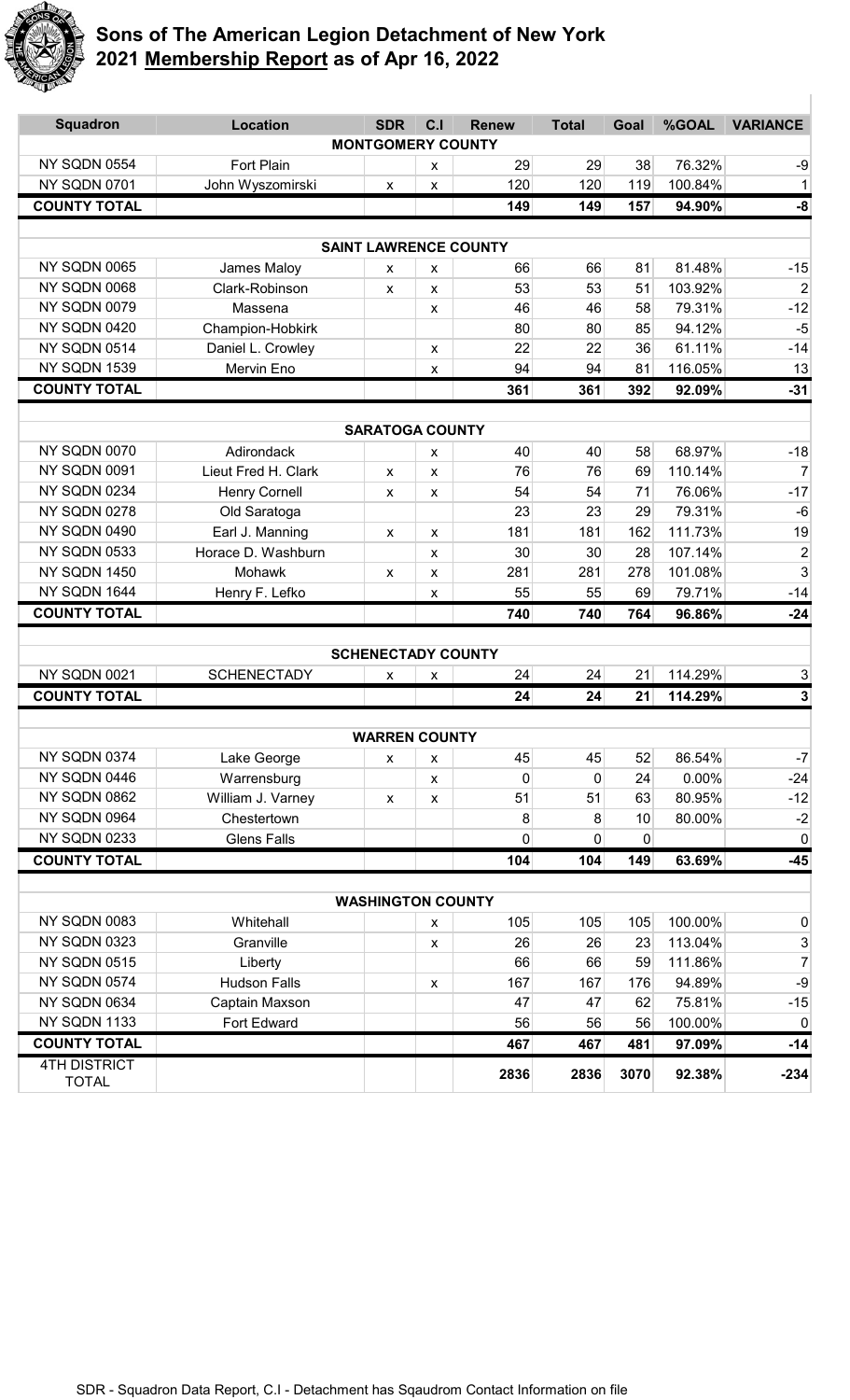

| <b>Squadron</b>                     | <b>Location</b>              | <b>SDR</b>                | C.I               | <b>Renew</b> | <b>Total</b> | Goal       | %GOAL             | <b>VARIANCE</b>     |
|-------------------------------------|------------------------------|---------------------------|-------------------|--------------|--------------|------------|-------------------|---------------------|
|                                     |                              |                           | <b>DISTRICT 5</b> |              |              |            |                   |                     |
|                                     |                              | <b>HERKIMER COUNTY</b>    |                   |              |              |            |                   |                     |
| NY SQDN 0025                        | Crowley-Barnum               |                           | x                 | 120          | 120          | 118        | 101.69%           | $\overline{2}$      |
| NY SQDN 0031                        | <b>Little Falls</b>          |                           | X                 | 86           | 86           | 80         | 107.50%           | 6                   |
| NY SQDN 0038                        | Herkimer                     | X                         | X                 | 21           | 21           | 19         | 110.53%           | $\overline{2}$      |
| NY SQDN 0845                        | <b>Baldwin-Branck</b>        | X                         | x                 | 53           | 53           | 29         | 182.76%           | 24                  |
| NY SQDN 0893                        | Covey-Pashley                |                           |                   | 27           | 27           | 30         | 90.00%            | $-3$                |
| NY SQDN 0920                        | Ilion Memorial               |                           | X                 | 21           | 21           | 24         | 87.50%            | $-3$                |
| NY SQDN 1118                        | Adirondack                   |                           |                   | 54           | 54           | 56         | 96.43%            | $-2$                |
| NY SQDN 1524<br><b>COUNTY TOTAL</b> | West Canada Valley           | $\pmb{\mathsf{X}}$        | X                 | 32<br>414    | 32<br>414    | 37         | 86.49%            | $-5$                |
|                                     |                              |                           |                   |              |              | 393        | 105.34%           | 21                  |
|                                     |                              | <b>JEFFERSON COUNTY</b>   |                   |              |              |            |                   |                     |
| NY SQDN 0061                        | Watertown Army and Navy      |                           | X                 | 173          | 173          | 162        | 106.79%           | 11                  |
| NY SQDN 0583                        | Smith-Savage                 | X                         | X                 | 198          | 198          | 197        | 100.51%           | $\mathbf{1}$        |
| <b>NY SQDN 0586</b>                 | Don Rounds                   |                           |                   | 70           | 70           | 78         | 89.74%            | $-8$                |
| NY SQDN 0588                        | Allen-Giles                  | X                         | X                 | 160          | 160          | 168        | 95.24%            | $-8$                |
| NY SQDN 0673                        | William C. Dexter            |                           |                   | 76           | 76           | 100        | 76.00%            | $-24$               |
| NY SQDN 0789                        | Bassett-Baxter               |                           | X                 | 164          | 164          | 180        | 91.11%            | $-16$               |
| NY SQDN 0798                        | <b>Robert Markwick</b>       |                           |                   | 41           | 41           | 41         | 100.00%           | $\pmb{0}$           |
| NY SQDN 0821                        | Colon-Couch                  | $\mathsf{x}$              | X                 | 217          | 217          | 280        | 77.50%            | $-63$               |
| NY SQDN 0832                        | John C. Londraville          |                           | X                 | 130          | 130          | 117        | 111.11%           | 13                  |
| NY SQDN 0904                        | John B. Lyman                |                           | X                 | 189          | 189          | 200        | 94.50%            | $-11$               |
| NY SQDN 0916                        | Antwerp                      | X                         | X                 | 36           | 36           | 35         | 102.86%           | $\mathbf{1}$        |
| NY SQDN 1757                        | Harold W. Townsend           | X                         | X                 | 158          | 158          | 140        | 112.86%           | 18                  |
| NY SQDN 1788                        | Klock-Smith                  |                           | X                 | 48           | 48           | 59         | 81.36%            | $-11$               |
| <b>COUNTY TOTAL</b>                 |                              |                           |                   | 1660         | 1660         | 1757       | 94.48%            | $-97$               |
|                                     |                              |                           |                   |              |              |            |                   |                     |
|                                     |                              | <b>LEWIS COUNTY</b>       |                   |              |              |            |                   |                     |
| <b>NY SQDN 0162</b>                 | Lowville Memorial            | x                         | X                 | 227          | 227          | 225        | 100.89%           | $\overline{2}$      |
| NY SQDN 1663<br><b>COUNTY TOTAL</b> | <b>Beaver River Memorial</b> | x                         | X                 | 183<br>410   | 183<br>410   | 185<br>410 | 98.92%<br>100.00% | $-2$<br>$\mathbf 0$ |
|                                     |                              |                           |                   |              |              |            |                   |                     |
|                                     |                              | <b>ONEIDA COUNTY</b>      |                   |              |              |            |                   |                     |
| NY SQDN 0024                        | Henry P. Smith               | $\boldsymbol{\mathsf{X}}$ | x                 | 118          | 118          | 112        | 105.36%           | $\,6$               |
| NY SQDN 0026                        | <b>Clark Mills</b>           |                           |                   | 60           | 60           | 93         | 64.52%            | $-33$               |
| NY SQDN 0066                        | Arthur S. Moran              |                           | x                 | 47           | 47           | 36         | 130.56%           | 11                  |
| NY SQDN 0092                        | Clifford J. Fulmer           |                           |                   | 72           | 72           | 85         | 84.71%            | $-13$               |
| NY SQDN 0161                        | Leon R. Roberts              |                           | x                 | 58           | 58           | 72         | 80.56%            | $-14$               |
| NY SQDN 0229                        | <b>UTICA</b>                 |                           | x                 | 110          | 110          | 131        | 83.97%            | $-21$               |
| NY SQDN 0230                        | Sherrill                     | X                         | X                 | 121          | 121          | 145        | 83.45%            | $-24$               |
| NY SQDN 0231                        | Wicks-Staley                 |                           |                   | 35           | 35           | 34         | 102.94%           | $\mathbf{1}$        |
| NY SQDN 0232                        | Helmuth-Ingalls              |                           | x                 | 64           | 64           | 63         | 101.59%           | $\mathbf{1}$        |
| NY SQDN 0404                        | <b>William Russell</b>       |                           |                   | 123          | 123          | 151        | 81.46%            | $-28$               |
| NY SQDN 0406                        | Charles J. Love              |                           | x                 | 127          | 127          | 142        | 89.44%            | $-15$               |
| NY SQDN 0569                        | Kelley-Phillips              |                           |                   | 84           | 84           | 72         | 116.67%           | 12                  |
| NY SQDN 0890                        | George Glenn Hughes          | $\pmb{\mathsf{X}}$        | X                 | 15           | 15           | 19         | 78.95%            | $-4$                |
| NY SQDN 1000                        | Edward L. Clonan             |                           | X                 | 62           | 62           | 58         | 106.90%           | $\overline{4}$      |
| NY SQDN 1113                        | Whitestown                   | X                         | x                 | 235          | 235          | 233        | 100.86%           | $\overline{2}$      |
| NY SQDN 1153                        | Sylvan Beach                 |                           |                   | 154          | 154          | 170        | 90.59%            | $-16$               |
| NY SQDN 1290                        | Fort Schuyler                |                           | X                 | 65           | 65           | 58         | 112.07%           | $\overline{7}$      |
| NY SQDN 1309                        | Meeker-O'Rourke              |                           |                   | 103          | 103          | 103        | 100.00%           | $\pmb{0}$           |
| NY SQDN 1376                        | New Hartford                 |                           | x                 | 463          | 463          | 537        | 86.22%            | $-74$               |
| NY SQDN 1448                        | Oriskany                     | $\boldsymbol{\mathsf{X}}$ | x                 | 125          | 125          | 131        | 95.42%            | $-6$                |
| NY SQDN 1794                        | Lee Legion                   | X                         | X                 | 172          | 172          | 191        | 90.05%            | $-19$               |
| NY SQDN 1846                        | Western Memorial             |                           | X                 | 57           | 57           | 69         | 82.61%            | $-12$               |
| <b>COUNTY TOTAL</b>                 |                              |                           |                   | 2470         | 2470         | 2705       | 91.31%            | $-235$              |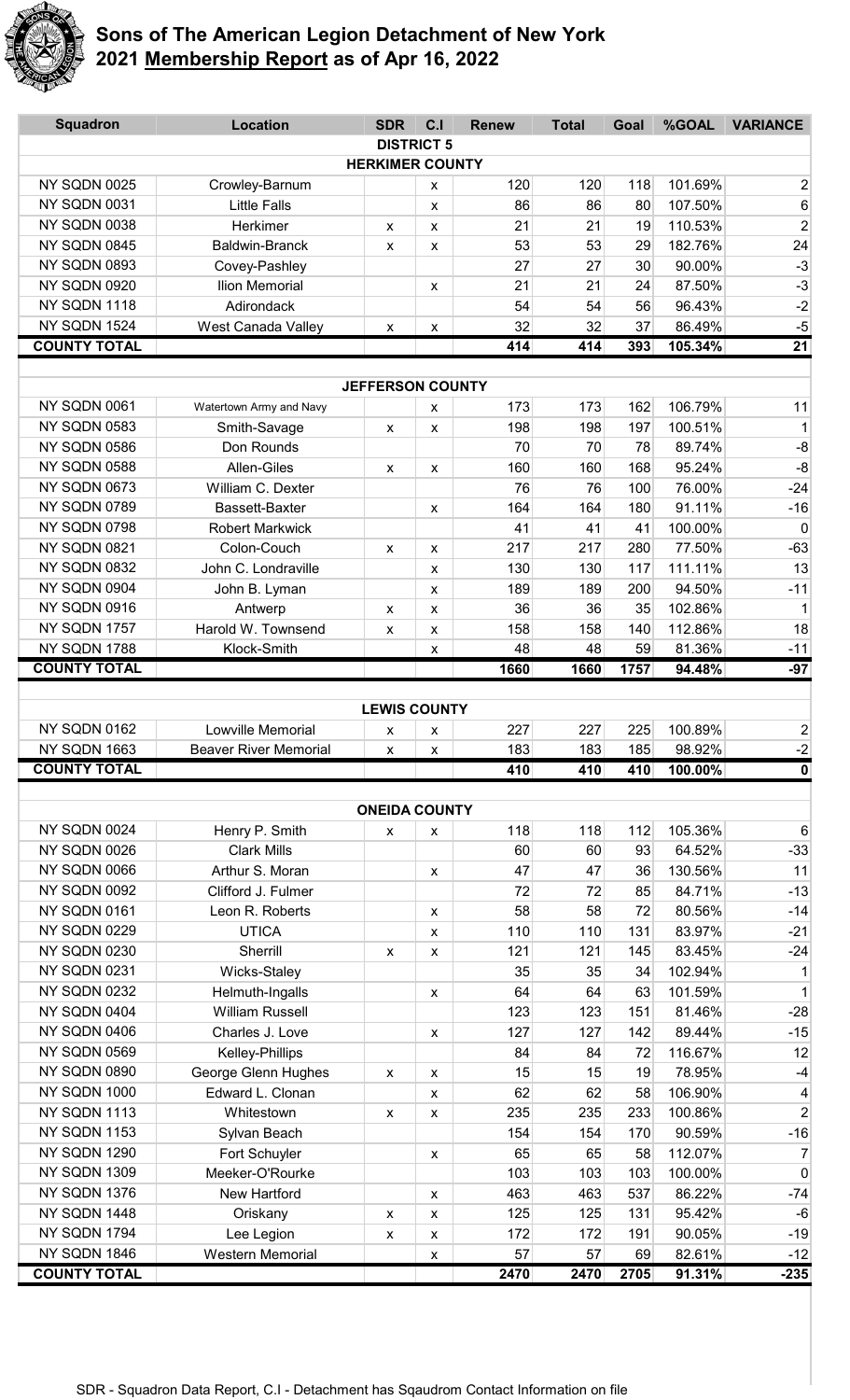

| <b>Squadron</b>              | <b>Location</b>            | <b>SDR</b><br><b>ONONDAGA COUNTY</b> | C <sub>1</sub> | <b>Renew</b> | <b>Total</b> | Goal | %GOAL   | <b>VARIANCE</b> |
|------------------------------|----------------------------|--------------------------------------|----------------|--------------|--------------|------|---------|-----------------|
| NY SQDN 0113                 | <b>Vernice Suttle</b>      |                                      |                | 52           | 52           | 69   | 75.36%  | $-17$           |
| NY SQDN 0141                 | Archie Van Patten          | X                                    | X<br>X         | 35           | 35           | 43   | 81.40%  | -8              |
| NY SQDN 0188                 | Liverpool                  |                                      |                | 15           | 15           | 14   | 107.14% | $\mathbf 1$     |
| NY SQDN 0239                 | Robert J. Hydon            | X                                    | x              | 202          | 202          | 216  | 93.52%  | $-14$           |
| NY SQDN 0317                 | Valentine Meyer            |                                      | X              | 100          | 100          | 100  | 100.00% | $\mathbf 0$     |
| NY SQDN 0359                 | Arthur W. Butler           | X                                    |                | 48           | 48           | 45   | 106.67% | 3               |
| NY SQDN 0787                 | James Harvey Spire         | X                                    | x              | 373          | 373          | 368  | 101.36% | 5               |
| NY SQDN 1276                 | Eastwood                   |                                      | X              | 14           | 14           | 32   | 43.75%  | $-18$           |
| NY SQDN 1361                 | <b>Tipperary Hill</b>      | X                                    | X              | 57           | 57           | 58   | 98.28%  | $-1$            |
| NY SQDN 1468                 | Valley                     |                                      | X              | 73           | 73           | 96   | 76.04%  | $-23$           |
| NY SQDN 1650                 | General Pulaski            | X                                    | X              | 67           | 67           | 62   | 108.06% | 5               |
| NY SQDN 1832                 | Mattydale                  |                                      | X              | 55           | 55           | 59   | 93.22%  | $-4$            |
| <b>COUNTY TOTAL</b>          |                            |                                      |                | 1091         | 1091         | 1162 | 93.89%  | $-71$           |
|                              |                            |                                      |                |              |              |      |         |                 |
|                              |                            | <b>OSWEGO COUNTY</b>                 |                |              |              |      |         |                 |
| NY SQDN 0268                 | William S. Monaghan        | X                                    |                | 41           | 41           | 61   | 67.21%  | $-20$           |
| NY SQDN 0358                 | <b>Robert Edwards</b>      |                                      |                | $\mathbf{0}$ | $\mathbf{0}$ | 9    | 0.00%   | $-9$            |
| NY SQDN 0418                 | Horning - Fournier         | X                                    | X              | 46           | 46           | 73   | 63.01%  | $-27$           |
| NY SQDN 0601                 | Russell-Horning            | X                                    | X              | 56           | 56           | 89   | 62.92%  | $-33$           |
| NY SQDN 0858                 | Raymond-Faulkner-Cook      | X                                    | X              | 72           | 72           | 90   | 80.00%  | $-18$           |
| NY SQDN 0915                 | Fuller-Taylor              | X                                    | X              | 179          | 179          | 180  | 99.44%  | $-1$            |
| NY SQDN 1128                 | Hastings-Gorski            | X                                    | X              | 44           | 44           | 60   | 73.33%  | $-16$           |
| NY SQDN 1532                 | Hamlin-Welden              |                                      |                | 19           | 19           | 7    | 271.43% |                 |
| NY SQDN 1552                 | Prior-Stock                | $\boldsymbol{\mathsf{x}}$            | X              | 77           | 77           | 91   | 84.62%  | $-14$           |
| <b>COUNTY TOTAL</b>          |                            |                                      |                | 534          | 534          | 660  | 80.91%  | $-138$          |
| <b>5TH DISTRICT</b>          |                            |                                      |                | 6579         | 6579         | 7087 | 92.83%  | $-520$          |
| <b>TOTAL</b>                 |                            |                                      |                |              |              |      |         |                 |
|                              |                            | <b>DISTRICT 6</b>                    |                |              |              |      |         |                 |
|                              |                            | <b>BROOME COUNTY</b>                 |                |              |              |      |         |                 |
| NY SQDN 0080                 | <b>BINGHAMTON</b>          |                                      | X              | 72           | 72           | 57   | 126.32% | 15              |
| NY SQDN 0082                 | Endicott-Union             |                                      | X              | 19           | 19           | 24   | 79.17%  | $-5$            |
| NY SQDN 0089                 | John Handte                | X                                    | X              | 27           | 27           | 38   | 71.05%  | $-11$           |
| NY SQDN 0758                 | Frank A. Johnson           |                                      |                | $\mathbf 0$  | 0            | 14   | 0.00%   | $-14$           |
| NY SQDN 0974                 | George F. Riordan          |                                      | X              | 105          | 105          | 109  | 96.33%  | $-4$            |
| NY SQDN 1194                 | Joseph P. Mangan           |                                      | X              | 106          | 106          | 101  | 104.95% | 5               |
| NY SQDN 1254                 | <b>First Ward</b>          |                                      |                | 14           | 14           | 23   | 60.87%  | $-9$            |
| NY SQDN 1305                 | Chester J. Jaskiewicz      |                                      | X              | 66           | 66           | 80   | 82.50%  | $-14$           |
| NY SQDN 1390                 | <b>MAINE</b>               | $\pmb{\chi}$                         | X              | 26           | 26           | 30   | 86.67%  | $-4$            |
| NY SQDN 1596                 | <b>HARPURSVILLE</b>        |                                      |                | 21           | 21           | 33   | 63.64%  | $-12$           |
| NY SQDN 1645                 | North-East                 | X                                    | X              | 167          | 167          | 163  | 102.45% | 4               |
| NY SQDN 1700                 | George F. Johnson          | X                                    | X              | 75           | 75           | 86   | 87.21%  | $-11$           |
| <b>COUNTY TOTAL</b>          |                            |                                      |                | 698          | 698          | 758  | 92.08%  | $-60$           |
|                              |                            |                                      |                |              |              |      |         |                 |
|                              |                            | <b>CHEMUNG COUNTY</b>                |                |              |              |      |         |                 |
| NY SQDN 0154                 | Captain Clarence R. Oliver |                                      |                | 30           | 30           | 20   | 150.00% | 10              |
| NY SQDN 0442                 | Bentley-Trumble            | X                                    | X              | 158          | 158          | 171  | 92.40%  | $-13$           |
| NY SQDN 0443                 | Harry B. Bentley           |                                      | X              | 60           | 60           | 97   | 61.86%  | $-37$           |
| NY SQDN 1612                 | <b>Skinner-Ernest</b>      |                                      | X              | 124          | 124          | 137  | 90.51%  | $-13$           |
| <b>COUNTY TOTAL</b>          |                            |                                      |                | 372          | 372          | 425  | 90.51%  | $-53$           |
|                              |                            |                                      |                |              |              |      |         |                 |
|                              |                            | <b>CHENANGO COUNTY</b>               |                |              |              |      |         |                 |
| NY SQDN 0189                 | Lieutenant Warren          | X                                    | X              | 99           | 99           | 95   | 104.21% | $\overline{4}$  |
| NY SQDN 0376                 | Fort Hill                  |                                      |                | 58           | 58           | 78   | 74.36%  | $-20$           |
| NY SQDN 0876                 | <b>SHERBURNE</b>           |                                      | X              | 41           | 41           | 77   | 53.25%  | $-36$           |
| NY SQDN 0973<br>NY SQDN 1478 | Perry-Cook                 |                                      | X              | 30           | 30           | 46   | 65.22%  | $-16$           |
| <b>COUNTY TOTAL</b>          | Edwin Wilbur, Jr           | X                                    | X              | 32           | 32           | 46   | 69.57%  | $-14$<br>$-82$  |
|                              |                            |                                      |                | 260          | 260          | 342  | 76.02%  |                 |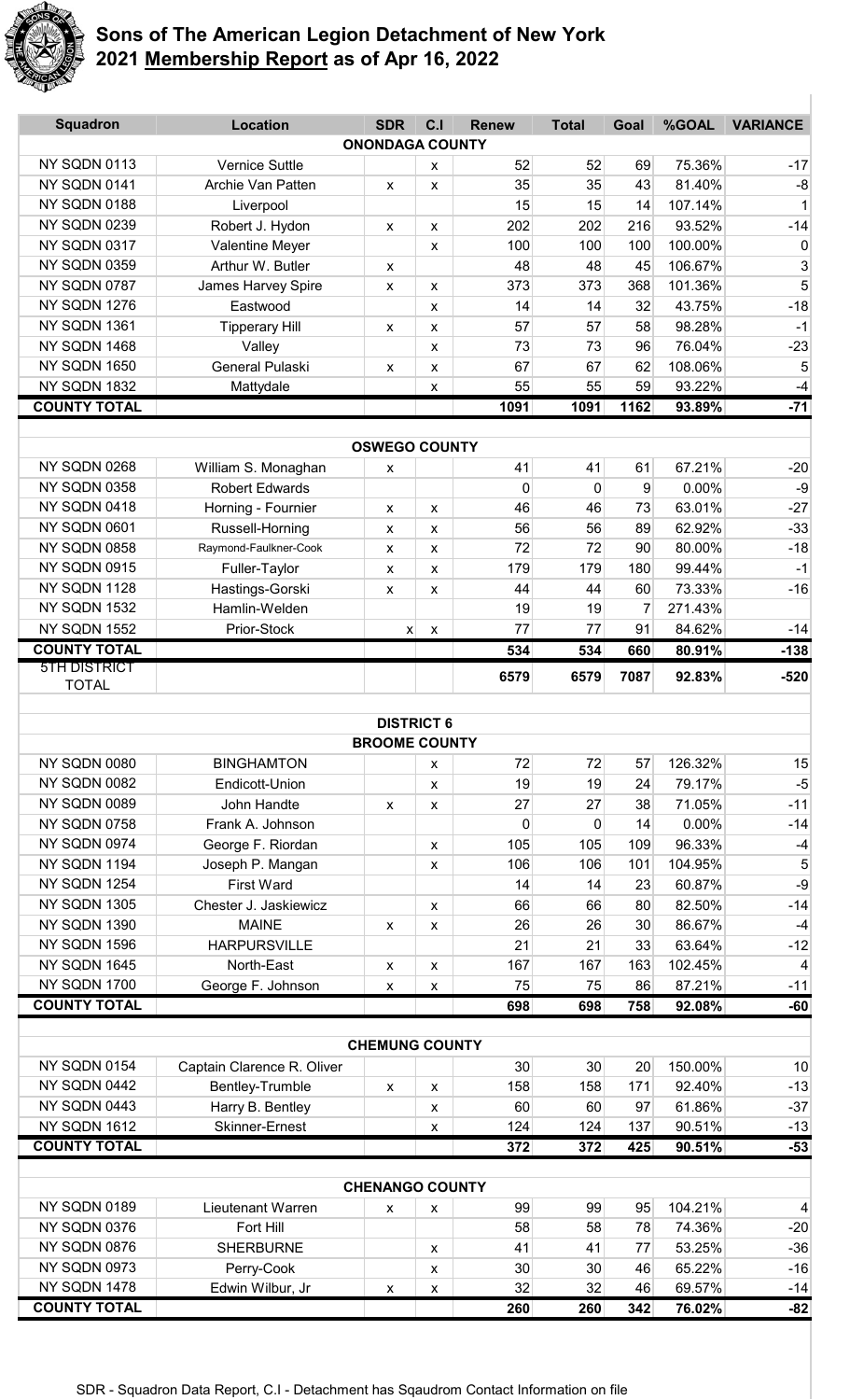

| <b>Squadron</b>              | <b>Location</b>                           | <b>SDR</b>             | C.I                | <b>Renew</b> | <b>Total</b> | Goal     | %GOAL             | <b>VARIANCE</b>               |
|------------------------------|-------------------------------------------|------------------------|--------------------|--------------|--------------|----------|-------------------|-------------------------------|
|                              |                                           | <b>CORTLAND COUNTY</b> |                    |              |              |          |                   |                               |
| NY SQDN 0465                 | <b>Burns-Mc Cauliffe</b>                  | X                      | X                  | 123          | 123          | 121      | 101.65%           | $\overline{2}$                |
| NY SQDN 0489                 | <b>Cortland City</b>                      | X                      | X                  | 50           | 50           | 56       | 89.29%            | $-6$                          |
| NY SQDN 0617                 | Osco Robinson                             | x                      |                    | 10           | 10           | 23       | 43.48%            | $-13$                         |
| <b>COUNTY TOTAL</b>          |                                           |                        |                    | 183          | 183          | 200      | 91.50%            | $-17$                         |
|                              |                                           |                        |                    |              |              |          |                   |                               |
|                              |                                           | <b>DELAWARE COUNTY</b> |                    |              |              |          |                   |                               |
| NY SQDN 0032                 | Truman C. Tobey                           | X                      | x                  | 28           | 28           | 14       | 200.00%           | 14                            |
| NY SQDN 0167<br>NY SQDN 0183 | James S. Moore<br>Charles L. Jacobi       |                        |                    | 0<br>86      | 0<br>86      | 20<br>88 | 0.00%<br>97.73%   | $-20$                         |
| NY SQDN 0190                 | Donald W. Gleason, Inc.                   |                        | x                  | 13           | 13           | 10       | 130.00%           | $-2$<br>$\mathbf{3}$          |
| NY SQDN 0289                 | Hancock                                   |                        | X                  | 47           | 47           | 40       | 117.50%           | $\overline{7}$                |
| <b>COUNTY TOTAL</b>          |                                           | $\pmb{\mathsf{X}}$     | X                  | 174          | 174          | 172      | 101.16%           | $\mathbf 2$                   |
|                              |                                           |                        |                    |              |              |          |                   |                               |
|                              |                                           | <b>MADISON COUNTY</b>  |                    |              |              |          |                   |                               |
| NY SQDN 0054                 | Munnsville                                | X                      | X                  | 59           | 59           | 70       | 84.29%            | $-11$                         |
| NY SQDN 0140                 | <b>Charles Miller</b>                     | X                      | X                  | 120          | 120          | 118      | 101.69%           | $\overline{2}$                |
| NY SQDN 0169                 | Oneida                                    | x                      | x                  | 89           | 89           | 115      | 77.39%            | $-26$                         |
| NY SQDN 0236                 | Earlville                                 |                        |                    | $\mathbf{0}$ | 0            | 13       | 0.00%             | $-13$                         |
| NY SQDN 1287                 | William H. Cain                           |                        | X                  | 14           | 14           | 16       | 87.50%            | $-2$                          |
| NY SQDN 1492                 | Johnson-Rogers                            |                        |                    | 27           | 27           | 29       | 93.10%            | $-2$                          |
| <b>COUNTY TOTAL</b>          |                                           |                        |                    | 309          | 309          | 361      | 85.60%            | $-52$                         |
|                              |                                           | <b>OTSEGO COUNTY</b>   |                    |              |              |          |                   |                               |
| NY SQDN 0259                 | Oneonta                                   |                        |                    | 58           | 58           | 66       | 87.88%            | -8                            |
| NY SQDN 0579                 | Clark F. Simmons                          | x                      | х                  | 109          | 109          | 108      | 100.93%           | $\mathbf{1}$                  |
| NY SQDN 0616                 | Hugick-Purcell-Shepard                    | x                      | x                  | 103          | 103          | 112      | 91.96%            | $-9$                          |
| NY SQDN 1566                 | Milford                                   |                        | х                  | 14           | 14           | 21       | 66.67%            | $-7$                          |
| NY SQDN 1567                 | <b>Hartwick</b>                           |                        |                    | 12           | 12           | 20       | 60.00%            | $-8$                          |
| <b>COUNTY TOTAL</b>          |                                           |                        |                    | 296          | 296          | 327      | 90.52%            | $-31$                         |
|                              |                                           |                        |                    |              |              |          |                   |                               |
|                              |                                           | <b>SCHUYLER COUNTY</b> |                    |              |              |          |                   |                               |
| NY SQDN 0676                 | Cole-Hansenberger-Deland                  | x                      | x                  | 15           | 15           | 17       | 88.24%            | $-2$                          |
| NY SQDN 1208                 | Meade-Price                               | X                      |                    | 153          | 153          | 153      | 100.00%           | $\overline{0}$                |
| <b>COUNTY TOTAL</b>          |                                           |                        |                    | 168          | 168          | 170      | 98.82%            | $-2$                          |
|                              |                                           | <b>TIOGA COUNTY</b>    |                    |              |              |          |                   |                               |
| NY SQDN 0401                 | Tioga                                     |                        | x                  | 110          | 110          | 116      | 94.83%            | $-6$                          |
| NY SQDN 0492                 | Betowski Van De Mark                      |                        |                    | 0            | 0            | 5        | 0.00%             | $-5$                          |
| NY SQDN 0907                 | Arden Kelsey                              | X                      | x                  | 132          | 132          | 139      | 94.96%            | $\textnormal{-}7$             |
| NY SQDN 1624                 | Wright-Edsall                             |                        | $\pmb{\mathsf{X}}$ | 21           | 21           | 30       | 70.00%            | $-9$                          |
| <b>COUNTY TOTAL</b>          |                                           |                        |                    | 263          | 263          | 290      | 90.69%            | $-27$                         |
|                              |                                           |                        |                    |              |              |          |                   |                               |
| NY SQDN 0221                 |                                           | <b>TOMPKINS COUNTY</b> |                    |              |              |          |                   |                               |
| NY SQDN 0770                 | Ithaca<br>Arthur E. Bouton                | X                      | x                  | 49<br>35     | 49<br>35     | 55<br>33 | 89.09%<br>106.06% | -6                            |
| NY SQDN 0800                 |                                           |                        |                    | 68           | 68           | 76       | 89.47%            | $\overline{2}$<br>$\mbox{-}8$ |
| NY SQDN 1134                 | Carrington-Fuller<br>Leonard T. Spaulding | X                      | x                  | 14           | 14           | 25       | 56.00%            | $-11$                         |
| <b>COUNTY TOTAL</b>          |                                           |                        | $\pmb{\mathsf{X}}$ | 166          | 166          | 189      | 87.83%            | $-23$                         |
| <b>6TH DISTRICT</b>          |                                           |                        |                    |              |              |          |                   |                               |
| <b>TOTAL</b>                 |                                           |                        |                    | 2889         | 2889         | 3234     | 89.33%            | $-345$                        |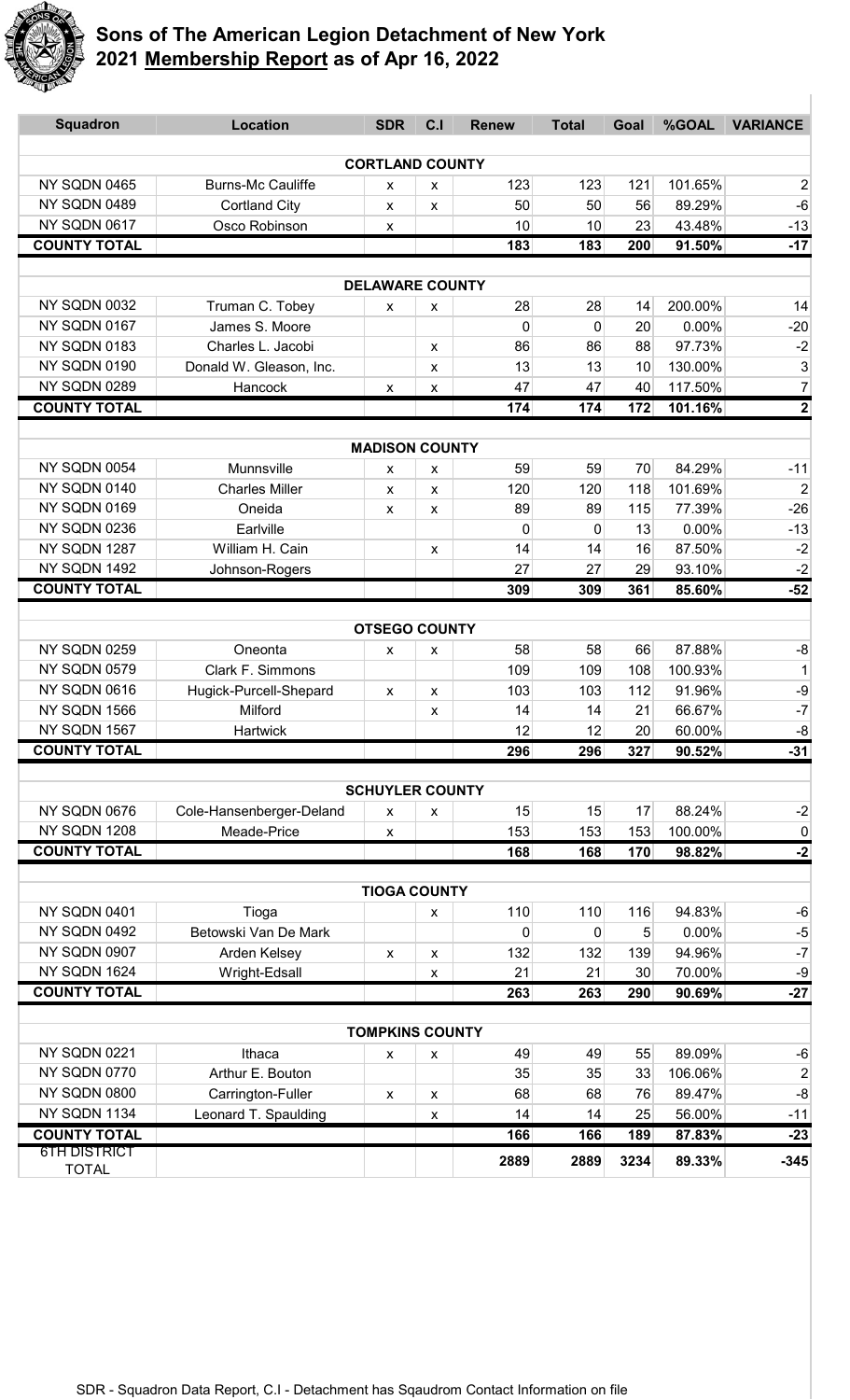

|                                     |                                     |                           | <b>DISTRICT 7</b>  |              |              |             |                   |                                   |
|-------------------------------------|-------------------------------------|---------------------------|--------------------|--------------|--------------|-------------|-------------------|-----------------------------------|
|                                     |                                     | <b>CAYUGA COUNTY</b>      |                    |              |              |             |                   |                                   |
| NY SQDN 0257                        | John Cool                           |                           |                    | 54           | 54           | 62          | 87.10%<br>98.04%  | -8                                |
| NY SQDN 0911<br>NY SQDN 1107        | La Buff-Cole                        |                           |                    | 50           | 50           | 51          |                   | $-1$                              |
| NY SQDN 1324                        | Walter T. Conley                    |                           |                    | 143<br>94    | 143          | 148         | 96.62%            | $-5$<br>$\overline{7}$            |
| <b>COUNTY TOTAL</b>                 | Swietoniowski-Kopeczek              |                           |                    | 341          | 94<br>341    | 87<br>348   | 108.05%<br>97.99% | $-7$                              |
|                                     |                                     |                           |                    |              |              |             |                   |                                   |
| <b>Squadron</b>                     | <b>Location</b>                     | <b>SDR</b>                | C.I                | <b>Renew</b> | <b>Total</b> | Goal        | %GOAL             | <b>VARIANCE</b>                   |
| NY SQDN 0087                        | Daniel Goho                         | <b>LIVINGSTON COUNTY</b>  |                    | 137          | 137          |             | 100.00%           |                                   |
| NY SQDN 0255                        |                                     | X                         | X                  |              |              | 137<br>79   | 0.00%             | $\pmb{0}$<br>$-79$                |
| NY SQDN 0282                        | Matthew Cleary<br>Francis M. Dalton |                           |                    | 0<br>123     | 0<br>123     | 124         | 99.19%            | $-1$                              |
| NY SQDN 0283                        | Harrison-Lee                        | $\pmb{\chi}$              | X<br>X             | 83           | 83           | 87          | 95.40%            | $-4$                              |
| NY SQDN 0905                        | Kern-Robinson                       |                           |                    | 26           | 26           | 16          | 162.50%           | 10                                |
| NY SQDN 1341                        | <b>Hally Allen</b>                  | X                         | $\pmb{\chi}$       | 29           | 29           | 31          | 93.55%            | $-2$                              |
| NY SQDN 1779                        | Conlon-Mulvaney                     |                           | X                  | 31           | 31           | 40          | 77.50%            | $-9$                              |
| <b>COUNTY TOTAL</b>                 |                                     |                           |                    | 429          | 429          | 514         | 83.46%            | $-85$                             |
|                                     |                                     |                           |                    |              |              |             |                   |                                   |
|                                     |                                     | <b>MONROE COUNTY</b>      |                    |              |              |             |                   |                                   |
| NY SQDN 0330                        | Ferris-Goodridge                    | X                         | X                  | 154          | 154          | 160         | 96.25%            | $-6$                              |
| NY SQDN 0367                        | Smith-Warren                        | X                         | X                  | 69           | 69           | 94          | 73.40%            | $-25$                             |
| NY SQDN 0379                        | Harsch-Crisp-Seaman                 |                           |                    | $\mathbf{0}$ | 0            | 35          | 0.00%             | $-35$                             |
| NY SQDN 0468                        | Greece                              |                           | X                  | 205          | 205          | 209         | 98.09%            | $-4$                              |
| NY SQDN 0474                        | Ira J. Jacobson                     |                           | $\pmb{\chi}$       | 23           | 23           | 24          | 95.83%            | $-1$                              |
| NY SQDN 0942                        | Cottreall-Warner                    | X                         | X                  | 210          | 210          | 236         | 88.98%            | $-26$                             |
| NY SQDN 0954                        | Harvey C. Noone                     |                           |                    | 9            | 9            | 8           | 112.50%           | $\mathbf{1}$                      |
| NY SQDN 1151                        | Ely-Fagan                           | X                         | $\pmb{\chi}$       | 55           | 55           | 69          | 79.71%            | $-14$                             |
| NY SQDN 1830<br><b>COUNTY TOTAL</b> | Chili                               |                           | X                  | 205<br>930   | 205<br>930   | 217<br>1052 | 94.47%<br>88.40%  | $-12$<br>$-122$                   |
|                                     |                                     |                           |                    |              |              |             |                   |                                   |
|                                     |                                     | <b>ONTARIO COUNTY</b>     |                    |              |              |             |                   |                                   |
| NY SQDN 0034                        | Turner-Schrader                     |                           | X                  | 139          | 139          | 151         | 92.05%            | $-12$                             |
| NY SQDN 0256                        | Canandaigua                         | X                         | $\pmb{\chi}$       | 115          | 115          | 120         | 95.83%            | $-5$                              |
| NY SQDN 0396                        | Winnek                              | X                         | $\pmb{\chi}$       | 273          | 273          | 287         | 95.12%            | $-14$                             |
| NY SQDN 0457                        | Seeley B. Parish                    | X                         | X                  | 285          | 285          | 284         | 100.35%           | $\mathbf{1}$                      |
| NY SQDN 1278                        | Honeoye-Hemlock                     | X                         | X                  | 64           | 64           | 64          | 100.00%           | $\pmb{0}$                         |
| <b>COUNTY TOTAL</b>                 |                                     |                           |                    | 876          | 876          | 906         | 96.69%            | $-30$                             |
|                                     |                                     |                           |                    |              |              |             |                   |                                   |
|                                     |                                     | <b>SENECA COUNTY</b>      |                    |              |              |             |                   |                                   |
| NY SQDN 0366                        | Kirk-Casey                          | X                         | X                  | 98           | 98           | 102         | 96.08%            | $-4$                              |
| NY SQDN 0435                        | Warner-Van Riper                    | X                         | X                  | 83           | 83           | 83          | 100.00%           | $\pmb{0}$                         |
| NY SQDN 0463<br><b>COUNTY TOTAL</b> | Manning-Lilla                       | X                         | X                  | 38           | 38           | 38          | 100.00%           | 0                                 |
|                                     |                                     |                           |                    | 219          | 219          | 223         | 98.21%            | $-4$                              |
|                                     |                                     | <b>STEUBEN COUNTY</b>     |                    |              |              |             |                   |                                   |
| NY SQDN 0173                        | Charles E. Wescott                  | X                         | X                  | 271          | 271          | 282         | 96.10%            | $-11$                             |
| NY SQDN 0402                        | Theodore R. Van Tassel              |                           | $\pmb{\chi}$       | 38           | 38           | 64          | 59.38%            | $-26$                             |
| NY SQDN 0407                        | <b>Roswell Mc Daniels</b>           |                           | $\pmb{\chi}$       | 93           | 93           | 105         | 88.57%            | $-12$                             |
| NY SQDN 0440                        | Arthur H. Cunningham                | $\boldsymbol{\mathsf{x}}$ | X                  | 111          | 111          | 122         | 90.98%            | $-11$                             |
| NY SQDN 0730                        | Williams-Greengrass                 |                           | $\pmb{\chi}$       | 43           | 43           | 48          | 89.58%            | $-5$                              |
|                                     |                                     |                           |                    |              |              |             |                   |                                   |
| NY SQDN 0746                        | John P. Eaton                       |                           | $\pmb{\chi}$       | 178          | 178          | 197         | 90.36%            | $-19$                             |
| NY SQDN 0805                        | Ouderkirk-Cragg                     |                           | $\pmb{\chi}$       | 72           | 72           | 73          | 98.63%            |                                   |
| NY SQDN 0846                        | Canisteo                            |                           | $\pmb{\chi}$       | 152          | 152          | 173         | 87.86%            |                                   |
| NY SQDN 1248                        | <b>Arkport Memorial</b>             |                           |                    | 0            | 0            | 141         | 0.00%             |                                   |
| NY SQDN 1279                        | Robert N. Austin                    | X                         | $\pmb{\mathsf{x}}$ | 161          | 161          | 155         | 103.87%           | 6                                 |
| <b>COUNTY TOTAL</b>                 |                                     |                           |                    | 1119         | 1119         | 1360        | 82.28%            | $-1$<br>$-21$<br>$-141$<br>$-241$ |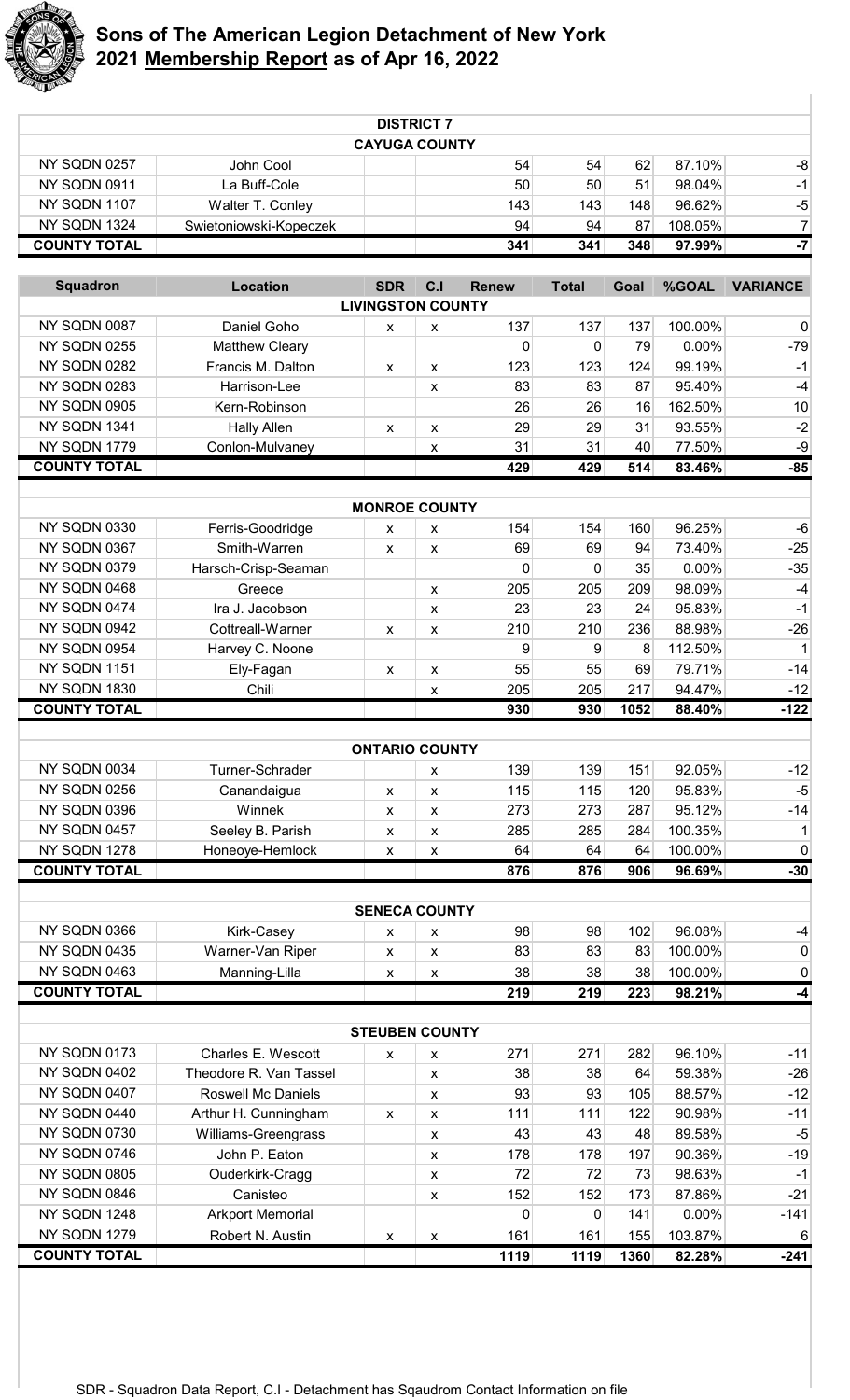

|                     | <b>WAYNE COUNTY</b>    |   |   |     |     |                 |         |                |  |  |
|---------------------|------------------------|---|---|-----|-----|-----------------|---------|----------------|--|--|
| <b>NY SQDN 0120</b> | James R. Hickey        | x | x | 92  | 92  | 90 <sup>°</sup> | 102.22% | $\overline{2}$ |  |  |
| <b>NY SQDN 0286</b> | <b>August Mauer</b>    | x | x | 55  | 55  | 14              | 392.86% | 41             |  |  |
| NY SQDN 0394        | Williamson             |   | x | 41  | 41  | 44              | 93.18%  | $-3$           |  |  |
| NY SQDN 0428        | Meyers-Ingraham        | x | x | 51  | 51  | 52              | 98.08%  | $-1$           |  |  |
| NY SQDN 0494        | <b>Philip Steiger</b>  |   | x | 34  | 34  | 31              | 109.68% | 3              |  |  |
| NY SQDN 0881        | Wolcott                | x | x | 57  | 57  | 56              | 101.79% | $\mathbf{1}$   |  |  |
| <b>NY SQDN 1430</b> | <b>Marion Memorial</b> | x | x | 42  | 42  | 58              | 72.41%  | $-16$          |  |  |
| <b>COUNTY TOTAL</b> |                        |   |   | 372 | 372 | 345             | 107.83% | 27             |  |  |

| <b>Squadron</b>     | <b>Location</b>                      | <b>SDR</b>                | C.I                       | <b>Renew</b> | <b>Total</b> | Goal      | %GOAL             | <b>VARIANCE</b> |
|---------------------|--------------------------------------|---------------------------|---------------------------|--------------|--------------|-----------|-------------------|-----------------|
|                     |                                      | YATES COUNTY              |                           |              |              |           |                   |                 |
| NY SQDN 0355        | Johnson-Costello                     | X                         | X                         | 93           | 93           | 96        | 96.88%            | $-3$            |
| NY SQDN 0660        | Bradley-Jessop                       |                           |                           | 27           | 27           | 25        | 108.00%           | $\overline{2}$  |
| <b>COUNTY TOTAL</b> |                                      |                           |                           | 120          | 120          | 121       | 99.17%            | $-1$            |
| <b>7TH DISTRICT</b> |                                      |                           |                           | 4406         | 4406         | 4869      | 90.49%            | $-463$          |
| <b>TOTAL</b>        |                                      |                           |                           |              |              |           |                   |                 |
|                     |                                      |                           |                           |              |              |           |                   |                 |
|                     |                                      | <b>ALLEGANY COUNTY</b>    | <b>DISTRICT 8</b>         |              |              |           |                   |                 |
| NY SQDN 0414        | Hill-Warner                          |                           |                           | 79           | 79           | 68        | 116.18%           | 11              |
| NY SQDN 0655        | Cuba                                 |                           | X                         | 43           | 43           | 51        | 84.31%            | $-8$            |
| <b>NY SQDN 0702</b> |                                      | x                         | X                         | 226          | 226          | 214       | 105.61%           | 12              |
| NY SQDN 0772        | <b>Morrison Hayes</b>                |                           | X                         | 62           | 62           | 86        | 72.09%            | $-24$           |
| NY SQDN 0808        | Kenyon Andrus                        | X                         | X                         |              |              |           |                   |                 |
|                     | Herbert W. De Long                   |                           | $\boldsymbol{\mathsf{x}}$ | 66           | 66           | 97        | 68.04%            | $-31$           |
| NY SQDN 1168        | Friendship                           |                           | X                         | 49           | 49           | 72        | 68.06%            | $-23$           |
| NY SQDN 1504        | Robert W. Howden                     |                           | X                         | 39           | 39           | 39        | 100.00%           | 0               |
| NY SQDN 1582        | The Fawcett                          | X                         | X                         | 83           | 83           | 80        | 103.75%           | $\mathbf{3}$    |
| <b>COUNTY TOTAL</b> |                                      |                           |                           | 647          | 647          | 707       | 91.51%            | $-60$           |
|                     |                                      |                           |                           |              |              |           |                   |                 |
|                     |                                      | <b>CATTARAUGUS COUNTY</b> |                           |              |              |           |                   |                 |
| NY SQDN 0181        | Randolph                             |                           | X                         | 239          | 239          | 267       | 89.51%            | $-28$           |
| NY SQDN 0409        | Gowanda                              |                           | X                         | 151          | 151          | 159       | 94.97%            | $-8$            |
| NY SQDN 0530        | Olean                                |                           | X                         | 31           | 31           | 41        | 75.61%            | $-10$           |
| NY SQDN 0531        | <b>Little Valley</b>                 |                           |                           | 104          | 104          | 118       | 88.14%            | $-14$           |
| NY SQDN 0535        | Hughes-Skiba                         |                           | X                         | 111          | 111          | 114       | 97.37%            | $-3$            |
| NY SQDN 0659        | <b>Ellicottville Memorial</b>        |                           | $\pmb{\chi}$              | 42           | 42           | 57        | 73.68%            | $-15$           |
| NY SQDN 0814        | Portville Memorial                   | X                         | $\pmb{\chi}$              | 106          | 106          | 118       | 89.83%            | $-12$           |
| NY SQDN 0892        | <b>Charles Harbel</b>                | x                         | $\pmb{\chi}$              | 242          | 242          | 250       | 96.80%            | $-8$            |
| NY SQDN 1434        | <b>Norton Chambers</b>               |                           | X                         | 54           | 54           | 58        | 93.10%            | $-4$            |
| NY SQDN 1460        | Glenn A. Pratt, Jr.                  |                           | X                         | 25           | 25           | 60        | 41.67%            | $-35$           |
| NY SQDN 1560        | <b>Limestone Memorial</b>            |                           | X                         | 41           | 41           | 45        | 91.11%            | $-4$            |
| NY SQDN 1593        | South Dayton                         |                           |                           | 59           | 59           | 59        | 100.00%           | $\overline{0}$  |
| <b>COUNTY TOTAL</b> |                                      |                           |                           | 1205         | 1205         | 1346      | 89.52%            | $-141$          |
|                     |                                      | <b>CHAUTAUQUA COUNTY</b>  |                           |              |              |           |                   |                 |
| NY SQDN 0059        | Fredonia Memorial                    |                           |                           | 78           | 78           | 77        | 101.30%           | $\mathbf{1}$    |
| NY SQDN 0062        | <b>Dunkirk Memorial</b>              | x                         | X                         | 95           | 95           | 108       | 87.96%            | $-13$           |
| NY SQDN 0149        | Ira Lou Spring                       | x                         | X                         | 20           | 20           | 17        | 117.65%           | 3               |
| NY SQDN 0327        |                                      |                           | X                         | 164          | 164          | 172       | 95.35%            | $-8$            |
| NY SQDN 0434        | John W. Rogers<br>John Whitcomb Dill | X                         | $\pmb{\chi}$              |              |              |           |                   | 14              |
| NY SQDN 0493        | William L. Travis                    | X                         | X                         | 102<br>106   | 102<br>106   | 88<br>119 | 115.91%<br>89.08% | $-13$           |
| NY SQDN 0556        |                                      |                           | X                         |              |              |           | 93.36%            | $-20$           |
| NY SQDN 0638        | Samuel L. Derby                      |                           | $\pmb{\chi}$              | 281          | 281          | 301       |                   |                 |
| NY SQDN 0777        | Henry Mosher                         | X                         |                           | 86           | 86           | 87        | 98.85%            | $-1$            |
| NY SQDN 1280        | Herman Kent                          |                           |                           | 108          | 108          | 92        | 117.39%           | 16              |
|                     | Cassadaga Memorial                   | X                         | $\pmb{\mathsf{x}}$        | 109          | 109          | 106       | 102.83%           | $\mathbf{3}$    |
| NY SQDN 1286        | Lakewood Memorial                    |                           | $\pmb{\mathsf{x}}$        | 109          | 109          | 108       | 100.93%           | $\mathbf{1}$    |

**COUNTY TOTAL**

**1258 1258 1275 98.67% -17**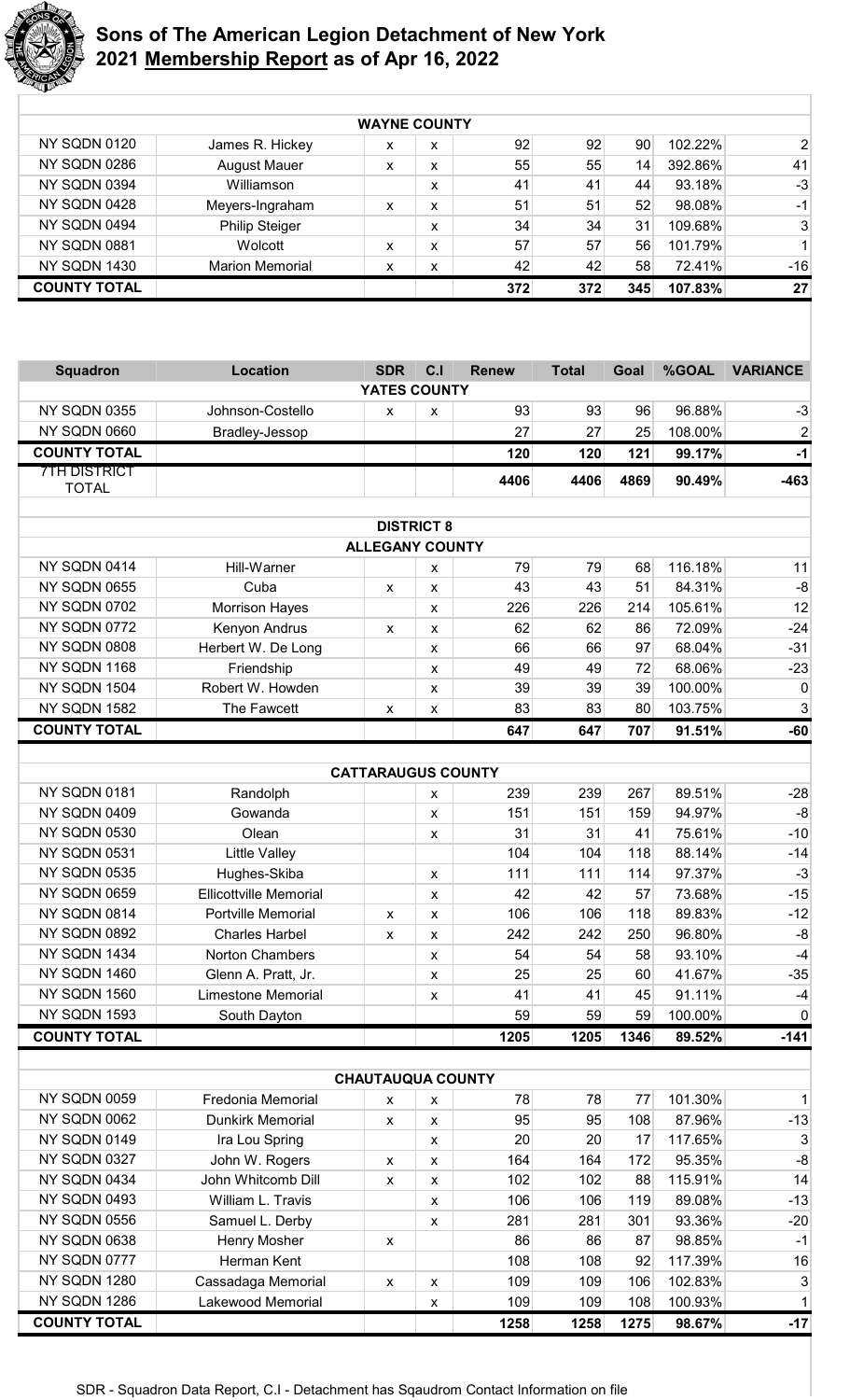

| <b>Squadron</b>               | <b>Location</b>              | <b>SDR</b>            | C <sub>1</sub> | <b>Renew</b>       | <b>Total</b>       | Goal    | %GOAL           | <b>VARIANCE</b>  |
|-------------------------------|------------------------------|-----------------------|----------------|--------------------|--------------------|---------|-----------------|------------------|
|                               |                              | <b>ERIE COUNTY</b>    |                |                    |                    |         |                 |                  |
| NY SQDN 0064                  | David McKeever               |                       | X              | 20                 | 20                 | 19      | 105.26%         | $\mathbf{1}$     |
| <b>NY SQDN 0205</b>           | Milton J. Brounshidle        | X                     | X              | 39                 | 39                 | 22      | 177.27%         |                  |
| NY SQDN 0362                  | East Aurora                  | X                     | X              | 214                | 214                | 202     | 105.94%         | 12               |
| NY SQDN 0431                  | Concord                      | x                     | X              | 31                 | 31                 | 31      | 100.00%         | $\boldsymbol{0}$ |
| NY SQDN 0527                  | Hamburg                      | X                     | X              | 92                 | 92                 | 119     | 77.31%          | $-27$            |
| NY SQDN 0721                  | South Buffalo                |                       |                | 10                 | 10                 | 23      | 43.48%          | $-13$            |
| NY SQDN 0735                  | <b>West Seneca</b>           | X                     | X              | 222                | 222                | 218     | 101.83%         | 4                |
| NY SQDN 0799                  | Adam Plewacki                | X                     |                | 6                  | 6                  | 9       | 66.67%          | $-3$             |
| NY SQDN 0880                  | Newell-Faulkner              |                       | X              | 112                | 112                | 115     | 97.39%          | $-3$             |
| NY SQDN 0900                  | L. L. Tillman                |                       |                | 38                 | 38                 | 43      | 88.37%          | $-5$             |
| NY SQDN 0928                  | Newcomb-Long                 | X                     | X              | 53                 | 53                 | 60      | 88.33%          | $-7$             |
| NY SQDN 1041                  | Niagara-Frontier             |                       |                | 29                 | 29                 | 23      | 126.09%         | 6                |
| NY SQDN 1449                  | Thomas E. Tehan              |                       |                | 29                 | 29                 |         |                 |                  |
| NY SQDN 1477                  | <b>Matthew Glab</b>          | $\mathsf{x}$          | X              | 100                | 100                | 109     | 91.74%          | -9               |
| NY SQDN 1672                  | Alfred J. Jurek              | X                     | X              | 29                 | 29                 | 24      | 120.83%         | $\sqrt{5}$       |
| <b>COUNTY TOTAL</b>           |                              |                       |                | 1024               | 1024               | 1017    | 100.69%         | $-39$            |
|                               |                              |                       |                |                    |                    |         |                 |                  |
|                               |                              | <b>GENESEE COUNTY</b> |                |                    |                    |         |                 |                  |
| NY SQDN 0332                  | Glenn S. Loomis              | X                     | x              | 17                 | 17                 | 16      | 106.25%         | 1                |
| <b>NY SQDN 0575</b>           | Sackett-Merrill-White        |                       |                | 16                 | 16                 | 21      | 76.19%          | $-5$             |
| NY SQDN 0576                  | <b>Botts-Fiorito</b>         |                       | X              | $\mathbf 0$        | 0                  | 75      | 0.00%           | $-75$            |
| <b>COUNTY TOTAL</b>           |                              |                       |                | 33                 | 33                 | $112$   | 29.46%          | $-79$            |
|                               |                              |                       |                |                    |                    |         |                 |                  |
| NY SQDN 0264                  |                              | <b>NIAGARA COUNTY</b> |                |                    |                    |         | 116.67%         |                  |
|                               | The Tonawandas               |                       |                | 28                 | 28                 | 24      |                 | 4                |
| NY SQDN 0381<br>NY SQDN 0410  | John J. Welch                | X                     | X              | 92                 | 92                 | 91      | 101.10%         | 1                |
| NY SQDN 1142                  | B. Leo Dolan                 |                       | X              | 38                 | 38                 | 37      | 102.70%         | $\mathbf 1$      |
| NY SQDN 1322                  | La Salle                     |                       |                | 61<br>$\mathbf{0}$ | 61<br>$\mathbf{0}$ | 87<br>7 | 70.11%<br>0.00% | -26<br>$-7$      |
| NY SQDN 1451                  | Stephen Sikora<br>Wheatfield |                       |                |                    | 114                |         | 95.00%          |                  |
| NY SQDN 1664                  |                              | $\pmb{\mathsf{X}}$    | X              | 114                |                    | 120     |                 | $-6$             |
| <b>COUNTY TOTAL</b>           | F. F. Cadille                |                       |                | 0                  | $\Omega$           | 21      | 0.00%           | $-21$            |
|                               |                              |                       |                | 333                | 333                | 387     | 86.05%          | $-54$            |
|                               |                              | <b>ORLEANS COUNTY</b> |                |                    |                    |         |                 |                  |
| NY SQDN 0035                  | Sheret                       | X                     |                | 0                  | 0                  | 20      | 0.00%           | $-20$            |
| NY SQDN 0204                  | <b>Butts-Clark</b>           |                       | X              | 80                 | 80                 | 81      | 98.77%          | $-1$             |
| NY SQDN 0529                  | Jewell Buckman               |                       | X              | 41                 | 41                 | 28      | 146.43%         | 13               |
| <b>COUNTY TOTAL</b>           |                              |                       |                | 121                | 121                | 129     | 93.80%          | $-8$             |
|                               |                              |                       |                |                    |                    |         |                 |                  |
|                               |                              | <b>WYOMING COUNTY</b> |                |                    |                    |         |                 |                  |
| NY SQDN 0637                  | Six Star                     |                       |                | 74                 | 74                 | 65      | 113.85%         | 9                |
| NY SQDN 0734                  | Harder-O Donnell             |                       | X              | 183                | 183                | 182     | 100.55%         | 1                |
| NY SQDN 0737                  | Hugh Lynch                   |                       | X              | 14                 | 14                 | 14      | 100.00%         | 0                |
| NY SQDN 1670                  | Hunt-Stout                   |                       |                | 19                 | 19                 | 20      | 95.00%          | $-1$             |
| NY SQDN 1720                  | Eagle Memorial               |                       |                | 97                 | 97                 | 122     | 79.51%          | $-25$            |
| <b>COUNTY TOTAL</b>           |                              |                       |                | 387                | 387                | 403     | 96.03%          | $-16$            |
| יסוחיסוש וווס<br><b>TOTAL</b> |                              |                       |                | 5008               | 5008               | 5376    | 93.15%          | $-414$           |
|                               |                              |                       |                |                    |                    |         |                 |                  |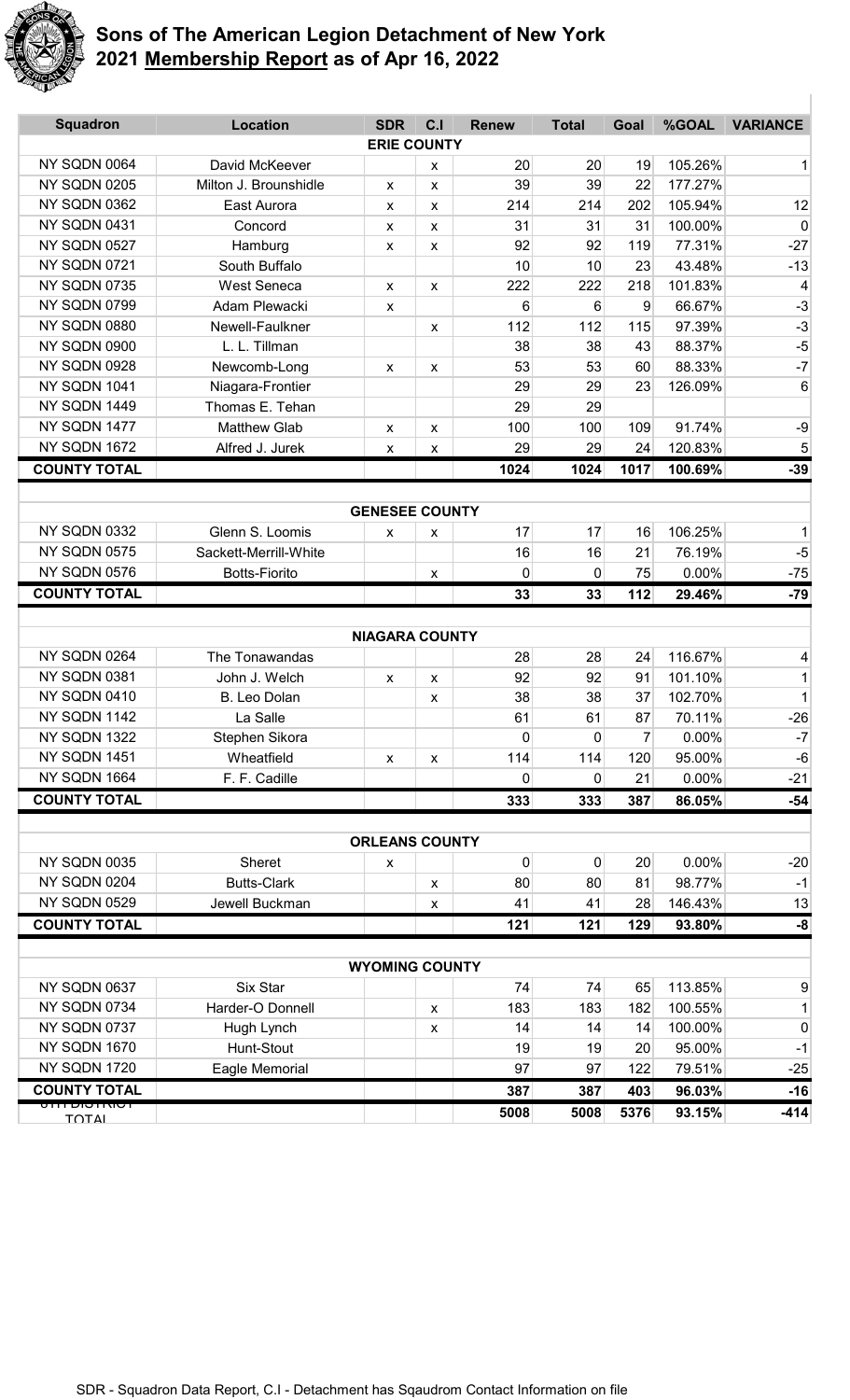

| <b>Squadron</b>              | <b>Location</b>                        | <b>SDR</b>                | C.I                | <b>Renew</b> | <b>Total</b> | Goal    | %GOAL   | <b>VARIANCE</b>         |  |  |
|------------------------------|----------------------------------------|---------------------------|--------------------|--------------|--------------|---------|---------|-------------------------|--|--|
| <b>District 9</b>            |                                        |                           |                    |              |              |         |         |                         |  |  |
|                              |                                        | <b>DUTCHESS COUNTY</b>    |                    |              |              |         |         |                         |  |  |
| NY SQDN 0037                 | Lafayette                              |                           | X                  | 26           | 26           | 28      | 92.86%  | $-2$                    |  |  |
| NY SQDN 0178                 | Millerton                              |                           | X                  | 61           | 61           | 63      | 96.83%  | $-2$                    |  |  |
| NY SQDN 0203                 | Beacon                                 |                           | $\pmb{\chi}$       | 6            | 6            | 6       | 100.00% | 0                       |  |  |
| NY SQDN 0429                 | Montgomery                             | X                         | X                  | 64           | 64           | 74      | 86.49%  | $-10$                   |  |  |
| NY SQDN 0524                 | <b>Harris Smith</b>                    |                           | X                  | 14           | 14           | 15      | 93.33%  | $-1$                    |  |  |
| NY SQDN 1302                 | Arlington-Town of Poughkeepsie         |                           | X                  | 152          | 152          | 155     | 98.06%  | $-3$                    |  |  |
| NY SQDN 1466                 | John Livingstone                       |                           | X                  | 29           | 29           | 45      | 64.44%  | $-16$                   |  |  |
| <b>COUNTY TOTAL</b>          |                                        |                           |                    | 352          | 352          | 386     | 91.19%  | $-34$                   |  |  |
|                              |                                        |                           |                    |              |              |         |         |                         |  |  |
|                              |                                        | <b>ORANGE COUNTY</b>      |                    |              |              |         |         |                         |  |  |
| NY SQDN 0151                 | Middletown                             | X                         | X                  | 43           | 43           | 41      | 104.88% | $\overline{2}$          |  |  |
| NY SQDN 0488                 | Monroe                                 |                           | X                  | 74           | 74           | 127     | 58.27%  | $-53$                   |  |  |
| NY SQDN 0685                 | James C. Bilz                          | $\boldsymbol{\mathsf{x}}$ | X                  | 23           | 23           | 26      | 88.46%  | $-3$                    |  |  |
| NY SQDN 1308                 | G. Paul Bettinger                      |                           | X                  | 22           | 22           | 25      | 88.00%  | $-3$                    |  |  |
| NY SQDN 1443                 | Arthur Finnegan                        |                           | X                  | 36           | 36           | 43      | 83.72%  | $-7$                    |  |  |
| NY SQDN 1796                 | New Windsor                            | X                         | X                  | 86           | 86           | 80      | 107.50% | 6                       |  |  |
| <b>COUNTY TOTAL</b>          |                                        |                           |                    | 284          | 284          | 342     | 83.04%  | $-58$                   |  |  |
|                              |                                        |                           |                    |              |              |         |         |                         |  |  |
|                              |                                        | <b>PUTNAM COUNTY</b>      |                    |              |              |         |         |                         |  |  |
| NY SQDN 1080                 | Mahopac                                | x                         | X                  | 118          | 118          | 115     | 102.61% | 3                       |  |  |
| NY SQDN 1542                 | Sgt. Ronald Grey                       |                           |                    | 43           | 43           | 42      | 102.38% | $\mathbf{1}$            |  |  |
| <b>COUNTY TOTAL</b>          |                                        |                           |                    | 161          | 161          | 157     | 102.55% | $\overline{\mathbf{4}}$ |  |  |
|                              |                                        |                           |                    |              |              |         |         |                         |  |  |
|                              |                                        |                           |                    |              |              |         |         |                         |  |  |
|                              |                                        | <b>ROCKLAND COUNTY</b>    |                    |              |              |         |         |                         |  |  |
| NY SQDN 0130                 | Leo Laders                             |                           | X                  | 53           | 53           | 70      | 75.71%  | $-17$                   |  |  |
| NY SQDN 0310                 | CR & RO Blauvelt                       |                           | $\pmb{\mathsf{x}}$ | 10           | 10           | 15      | 66.67%  | $-5$                    |  |  |
| NY SQDN 0329                 | John H. Secor                          |                           | X                  | 84           | 84           | 83      | 101.20% | $\mathbf{1}$            |  |  |
| NY SQDN 0859                 | Fromm-Maxwell-De Baun                  |                           | X                  | 14           | 14           | 38      | 36.84%  | $-24$                   |  |  |
| NY SQDN 1447                 | <b>Fred Eller</b>                      |                           | $\pmb{\chi}$       | 24           | 24           | 25      | 96.00%  | $-1$                    |  |  |
| NY SQDN 1600                 | Kearsing-Edwards                       |                           | X                  | 64           | 64           | 71      | 90.14%  | $-7$                    |  |  |
| NY SQDN 1682                 | William E. De Bevoise, Jr              | $\pmb{\mathsf{X}}$        | $\pmb{\mathsf{X}}$ | 83           | 83           | 82      | 101.22% | $\mathbf{1}$            |  |  |
| <b>COUNTY TOTAL</b>          |                                        |                           |                    | 332          | 332          | 384     | 86.46%  | $-52$                   |  |  |
|                              |                                        |                           |                    |              |              |         |         |                         |  |  |
|                              |                                        | <b>WESTCHESTER COUNTY</b> |                    |              |              |         |         |                         |  |  |
| NY SQDN 0008                 | New Rochelle                           | x                         |                    | 14           | 14           | 16      | 0.875   | $-2$                    |  |  |
| NY SQDN 0090                 | Mamaroneck                             |                           | X                  | 45           | 45           | 41      | 109.76% | $\overline{4}$          |  |  |
| NY SQDN 0093                 | Port Chester                           |                           | X                  | 14           | 14           | 15      | 93.33%  | $-1$                    |  |  |
| NY SQDN 0135                 | <b>White Plains</b>                    |                           | X                  | 0            | 0            | 20      | 0.00%   | $-20$                   |  |  |
| NY SQDN 0136                 | Moses Taylor, Jr.                      |                           | X                  | 32           | 32           | 34      | 94.12%  | $-2$                    |  |  |
| NY SQDN 0347                 | Larchmont                              | $\pmb{\chi}$              | X                  | 31           | 31           | 39      | 79.49%  | $-8$                    |  |  |
| NY SQDN 0506                 | Ossining                               |                           |                    | 19           | 19           | 24      | 79.17%  |                         |  |  |
| NY SQDN 1009                 | Yorktown                               | $\mathsf{x}$              | X                  | 25           | 25           | 24      | 104.17% | $\mathbf{1}$            |  |  |
| NY SQDN 1038<br>NY SQDN 1097 | Adolph Pfisster                        |                           |                    | 16           | 16           |         |         |                         |  |  |
| NY SQDN 1122                 | North Castle<br>Charles N. Bajart, Jr. |                           |                    | 0<br>0       | 0<br>0       | 0<br>88 | 0.00%   | $-88$                   |  |  |
| NY SQDN 1195                 | <b>Admiral Farragut</b>                |                           | X                  | 8            | 8            | 20      | 40.00%  |                         |  |  |
| NY SQDN 1575                 | Katonah                                | x                         | X<br>$\pmb{\chi}$  | 29           | 29           | 30      | 96.67%  | $-1$                    |  |  |
| NY SQDN 1597                 |                                        | x                         |                    |              |              |         | 101.82% | $\mathbf{1}$            |  |  |
| <b>COUNTY TOTAL</b>          | Parker-Bale<br>56<br>55<br>56<br>X     |                           |                    |              | 71.18%       | $-116$  |         |                         |  |  |
| <b>9TH DISTRICT</b>          |                                        |                           |                    | 289          | 289          | 406     |         |                         |  |  |
| <b>TOTAL</b>                 |                                        |                           |                    | 1418         | 1418         | 1675    | 84.66%  | $-256$                  |  |  |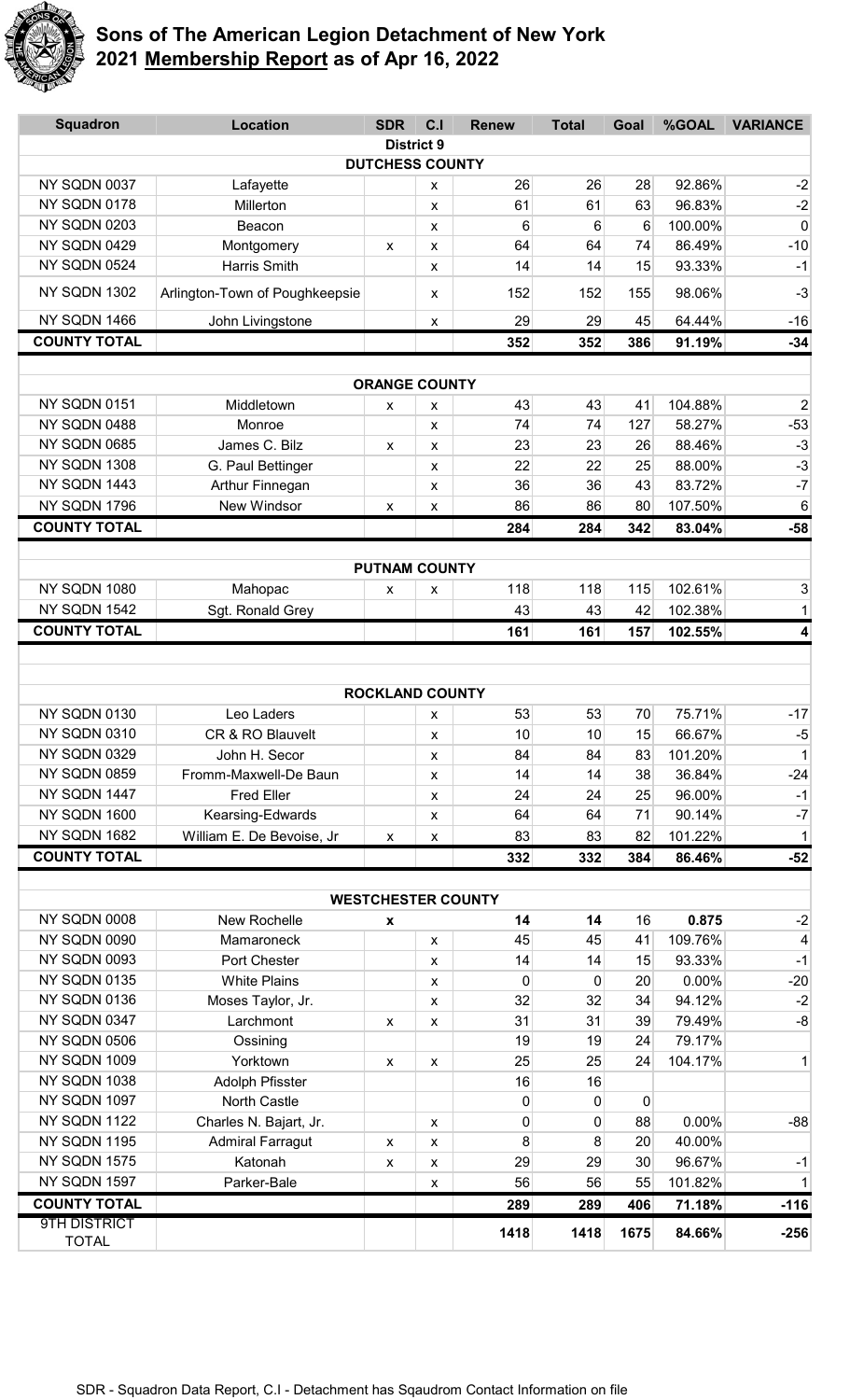

| <b>Squadron</b>                      | <b>Location</b>             | <b>SDR</b>            | C <sub>1</sub> | <b>Renew</b> | <b>Total</b> | Goal        | %GOAL    | <b>VARIANCE</b>       |  |
|--------------------------------------|-----------------------------|-----------------------|----------------|--------------|--------------|-------------|----------|-----------------------|--|
| <b>District 10</b>                   |                             |                       |                |              |              |             |          |                       |  |
| <b>NASSAU COUNTY</b>                 |                             |                       |                |              |              |             |          |                       |  |
| NY SQDN 0044                         | Malverne                    |                       | x              | 51           | 51           | 55          | 92.73%   | $-4$                  |  |
| NY SQDN 0246                         | <b>Balwin</b>               |                       |                | 9            | 9            | 13          |          |                       |  |
| NY SQDN 0304                         | Manhasset                   |                       | X              | 0            | $\mathbf 0$  | 12          | 0.00%    | $\mathbf 0$           |  |
| NY SQDN 0334                         | <b>Floral Park</b>          | X                     | X              | 14           | 14           | 15          | 93.33%   | $-1$                  |  |
| NY SQDN 0390                         | Hempstead                   |                       |                | 0            | 0            | $\mathbf 0$ |          | 0                     |  |
| NY SQDN 0483                         | Rosedale                    |                       | x              | 0            | $\mathbf 0$  | 12          |          |                       |  |
| NY SQDN 0854                         | <b>Andrew Fatscher</b>      |                       | X              | 51           | 51           | 66          | 77.27%   | $-15$                 |  |
| NY SQDN 0958                         | East Rockaway               | x                     | X              | 57           | 57           | 73          | 78.08%   | $-16$                 |  |
| NY SQDN 0962                         | Howard A. Van Wagner        |                       | x              | 0            | 0            | 14          | 0.00%    | $-14$                 |  |
| NY SQDN 1033                         | Elmont                      |                       |                | 6            | 6            | 15          | 40.00%   | $-9$                  |  |
| NY SQDN 1066                         | Massapequa                  |                       | X              | 92           | 92           | 90          | 102.22%  | $\overline{2}$        |  |
| NY SQDN 1082                         | <b>East Meadow Memorial</b> | X                     | X              | 40           | 40           | 16          | 250.00%  | 24                    |  |
| NY SQDN 1711                         | Levittown                   |                       | x              | 129          | 129          | 124         | 104.03%  | 5                     |  |
| NY SQDN 1812                         | Plainview                   |                       | x              | 37           | 37           | 38          | 97.37%   | $-1$                  |  |
| <b>COUNTY TOTAL</b>                  |                             |                       |                | 486          | 486          | 543         | 89.50%   | $-29$                 |  |
|                                      |                             |                       |                |              |              |             |          |                       |  |
|                                      |                             | <b>QUEENS COUNTY</b>  |                |              |              |             |          |                       |  |
| NY SQDN 0103                         | Little Neck - Douglaston    | X                     | X              | 0            | 0            | 16          | 0.00%    | $-16$                 |  |
| NY SQDN 0123                         | Auburndale                  |                       |                | 0            | 0            | 0           |          | 0                     |  |
| NY SQDN 1404                         | <b>Broad Channel</b>        | $\mathsf{x}$          | X              | 37           | 37           | 36          | 102.78%  | $\vert$               |  |
| <b>COUNTY TOTAL</b>                  |                             |                       |                | 37           | 37           | 52          | 71.15%   | $-15$                 |  |
|                                      |                             |                       |                |              |              |             |          |                       |  |
|                                      |                             | <b>SUFFOLK COUNTY</b> |                |              |              |             |          |                       |  |
| NY SQDN 0094                         | Babylon                     | x                     | x              | 61           | 61           | 57          | 107.02%  | 4                     |  |
| NY SQDN 0185                         | <b>Burton Potter</b>        | X                     | X              | 17           | 17           | 12          | 141.67%  | 0                     |  |
| NY SQDN 0269                         | Patchogue                   | X                     | x              | 17           | 17           | 25          | 68.00%   | $-8$                  |  |
| NY SQDN 0273                         | Riverhead American Legion   |                       |                | 9            | 9            | 15          | 60.00%   |                       |  |
| NY SQDN 0360                         | Huntington                  |                       |                | 0            | 0            | $\sigma$    |          | 0                     |  |
| NY SQDN 0419                         | East Hampton Town           |                       | X              | 31           | 31           | 30          | 103.33%  | 1                     |  |
| NY SQDN 0432                         | <b>Wilson Ritch</b>         |                       | X              | 58           | 58           | 75          | 77.33%   | $-17$                 |  |
| NY SQDN 0651                         | Smith-Weaver                | X                     | X              | 20           | 20           | 15          | 133.33%  | 5                     |  |
| NY SQDN 0803                         | Griswold-Terry-Glover       |                       | x              | 21           | 21           | 26          | 80.77%   | $-5$                  |  |
| NY SQDN 0924                         | Hand-Aldrich                |                       | X              | 33           | 33           | 34          | 97.06%   | $-1$                  |  |
| NY SQDN 1006                         | Joseph Loeffler             | X                     | x              | 78           | 78           | 73          | 106.85%  | 5                     |  |
| NY SQDN 1039                         | Herold-Tierney              |                       |                | 0            | 0            | 19          | 0.00%    | $-19$                 |  |
| NY SQDN 1120                         | Feustel-Kurdt               |                       |                | 0            | 0            | 38          | 0.00%    | $-38$                 |  |
| NY SQDN 1146                         | Joseph Kovarik              | $\pmb{\mathsf{X}}$    | X              | 56           | 56           | 55          | 101.82%  | 1                     |  |
| NY SQDN 1152                         | <b>Sherwood Brothers</b>    |                       |                | $\mathbf{0}$ | 0            | 9           | $0.00\%$ | $-9$                  |  |
| NY SQDN 1244                         | Greenlawn                   | X                     | X              | 20           | 20           | 25          | 80.00%   | $-5$                  |  |
|                                      |                             | X                     | x              | 53           | 53           | 53          | 100.00%  | 0                     |  |
| NY SQDN 1533                         | Arthur H. Clune             |                       |                |              |              |             |          |                       |  |
| NY SQDN 1634                         | Sgt. John Sardiello         |                       | X              | 26           | 26           | 28          | 92.86%   |                       |  |
| NY SQDN 1839                         | Wayne Middleton             | X                     | X              | 25           | 25           | 27          | 92.59%   |                       |  |
| <b>COUNTY TOTAL</b><br>10TH DISTRICT |                             |                       |                | 525          | 525          | 616         | 85.23%   | $-2$<br>$-2$<br>$-90$ |  |

#### PLEASE NOTE:

There have been two columns added to the Membership Report:

SDR: This column, if checked, indicates that a Squadron Data Report has been received and is on file.

CI: If checked, indicates that there is at at least 1 email address on file that has been recovered from

a current or old Officer Certification Form or Notification of Officers, for someone representing

the Squadron. Unfortunately it may or may not be out-dated without a current submission.

Obviously, if there is no check in the CI column, we need an email address from the Commander or Adjutant of the Squadron ASAP.

SDR - Squadron Data Report, C.I - Detachment has Sqaudrom Contact Information on file